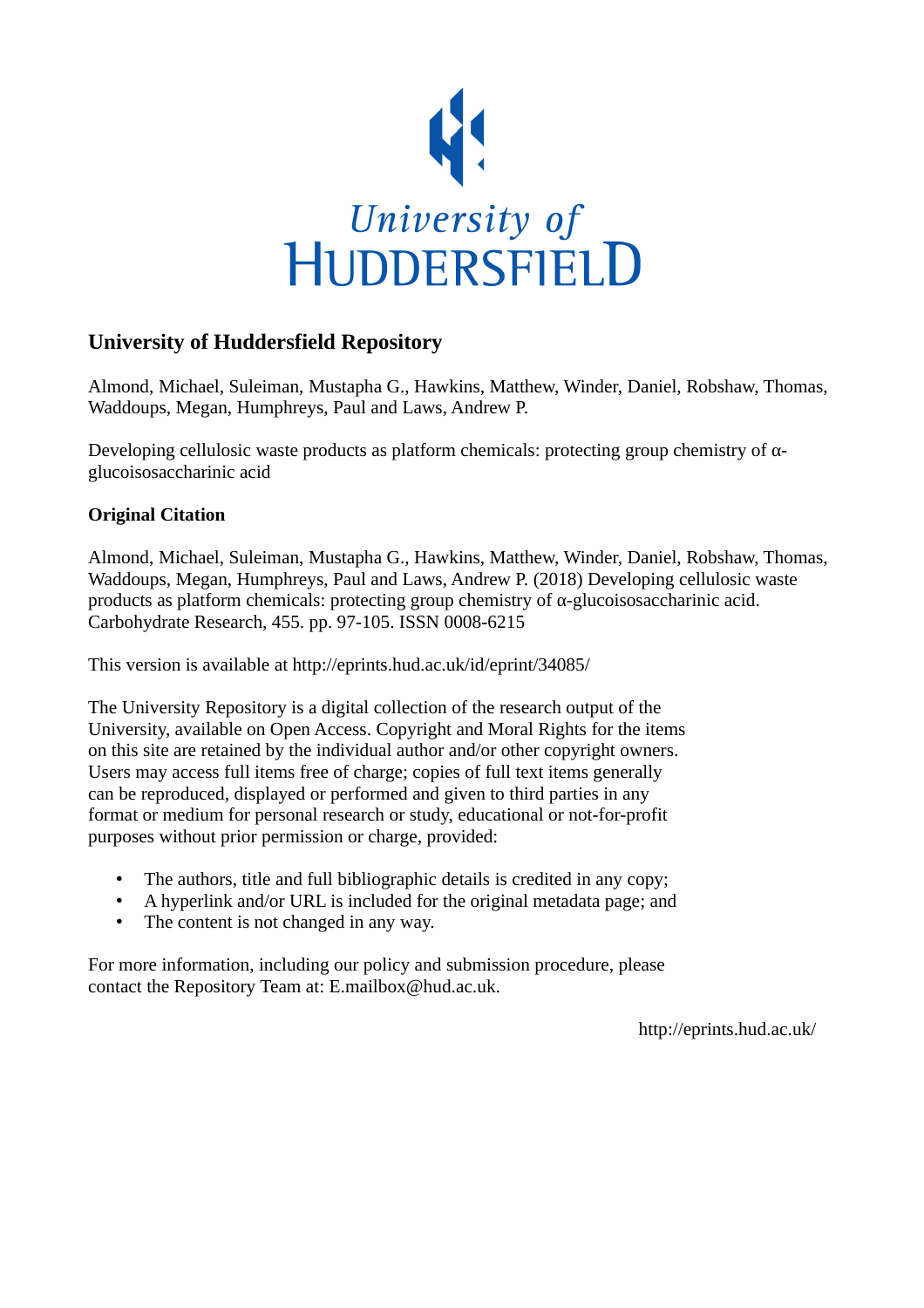## **Developing Cellulosic Waste Products as Platform Chemicals: Protecting Group Chemistry of -Glucoisosaccharinic Acid.**

- 
- 5 Michael Almond<sup>a</sup>, Mustapha G. Suleiman<sup>a</sup>, Matthew Hawkins<sup>a</sup>, Daniel Winder<sup>a</sup>, Thomas 6 Robshaw<sup>a</sup>, Megan Waddoups<sup>a</sup>, Paul N. Humphreys<sup>b</sup>, Andrew P. Laws<sup>a\*</sup>
- 

| 8 <sup>a</sup> Department of Chemical Sciences, School of Applied Sciences, University of |
|-------------------------------------------------------------------------------------------|
| 9 Huddersfield, Queensgate Huddersfield HD1 3DH, United Kingdom.                          |

- <sup>b</sup> Department of Biological Sciences, School of Applied Sciences, University of
- Huddersfield, Queensgate Huddersfield HD1 3DH, United Kingdom.
- 
- 
- 
- 
- 
- 
- 
- 
- 
- 
- 
- 
- 
- 
- 
- 
- 
- \*Corresponding author. Tel.: +44(0) 1484 472668; fax: +44(0) 1484 472182
- Email address: a.p.laws@hud.ac.uk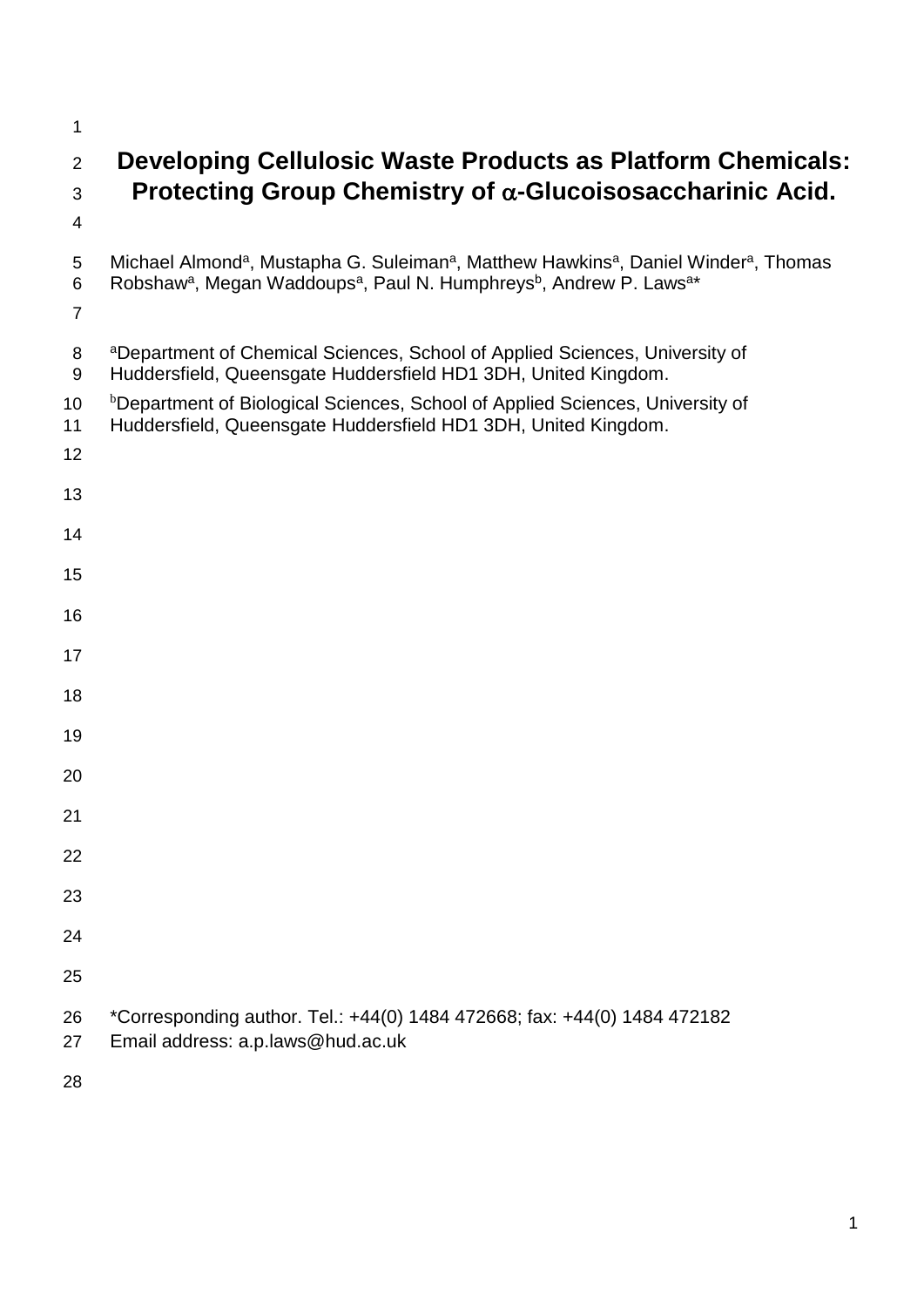#### **Abstract**

Alpha and beta-glucoisosaccharinic acids ( (2*S*,4*S*)-2,4,5-trihydroxy-2-

 (hydroxymethyl)pentanoic acid and (2*R*,4*S*)-2,4,5-trihydroxy-2-(hydroxymethyl)pentanoic acid) which are produced when cellulosic materials are treated with aqueous alkali are potentially valuable platform chemicals. Their highly functionalised carbon skeleton, with fixed chirality at C-2 and C-4, makes them ideal starting materials for use in synthesis. In order to assess the potential of these saccharinic acids as platform chemicals we have explored the protecting group chemistry of the lactone form of alpha-glucoisosaccharinic 37 acid ( $\alpha$ -GISAL). We report here the use of single and multiple step reaction pathways 38 leading to the regioselective protection of the three different hydroxyl groups of  $\alpha$ -GISAL. We report strategies for protecting the three different hydroxyl groups individually or in 40 pairs. We also report the synthesis of a range of tri-O-protected  $\alpha$ -GISAL derivatives where a number of the products contain orthogonal protecting groups. 

#### **Key words**:

 Saccharinic acids; Isosaccharinic acid; Glucoisosaccharinic acid; protecting groups.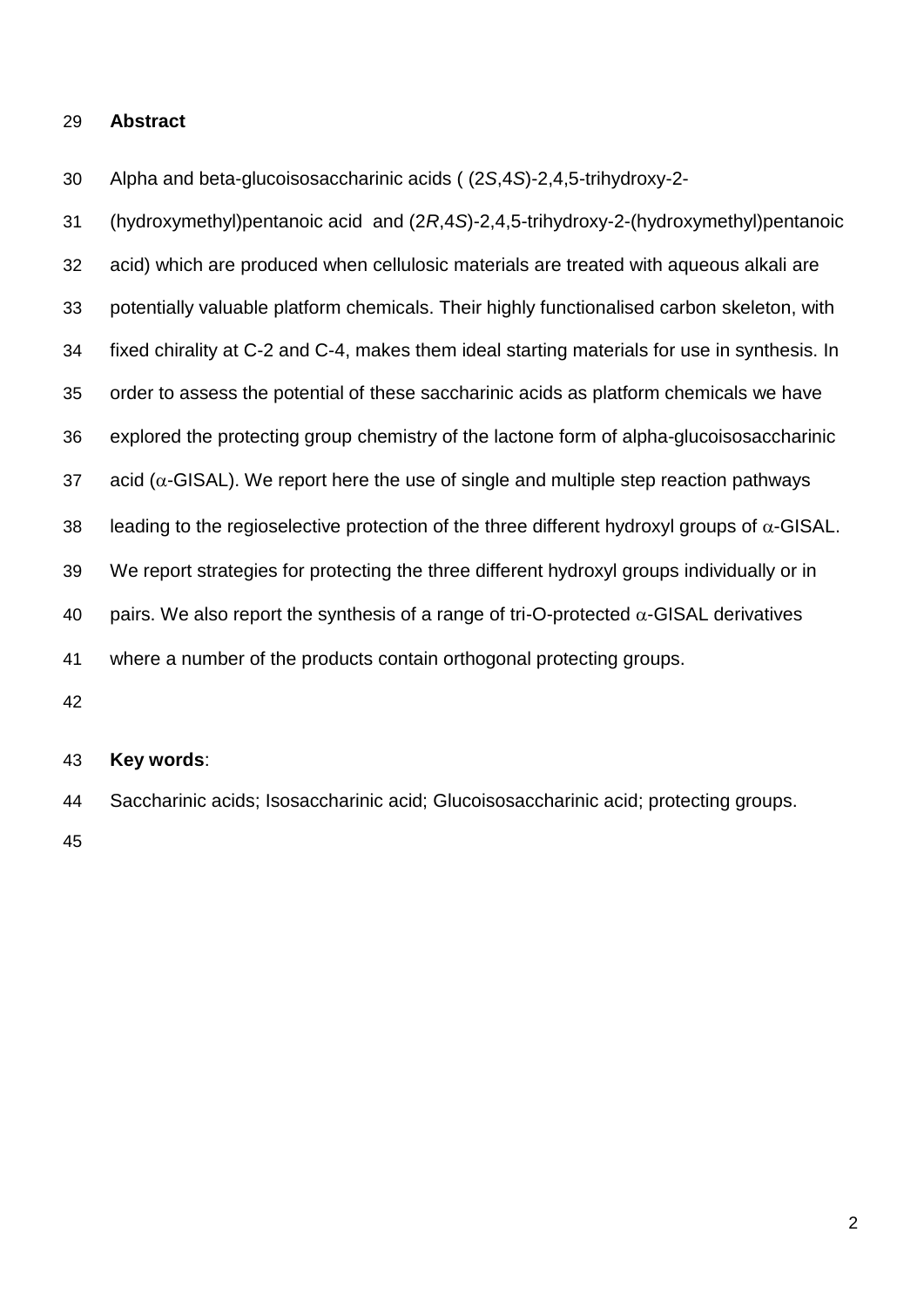#### **1. Introduction**

 Saccharinic acids[\[1,](#page-31-0) [2\]](#page-31-1) are a group of branched-chain polyhydroxyl acids which are generated in large quantities when cellulosic materials are treated with aqueous alkali[\[3\]](#page-31-2). The mechanism for saccharinic acid production has been studied in detail and the base catalysed depolymerisation of cellulose is known to proceed via a 'peeling' reaction[\[4,](#page-31-3) [5\]](#page-31-4) [\[6-8\]](#page-31-5). Depending on the reaction conditions (type of alkali, length of reaction and temperature) a large number of different hydroxy acids can be formed but the main saccharinic acids formed from cellulose, accounting for up to 80% of the total organic matter, are a pair of C-2 epimeric six carbon glucoisosaccharinic acids (GISA) [\[9-11\]](#page-31-6). Whistler and Bemiller have reported that the calcium salt of the 2*S*-epimer, alpha-57 glucoisosaccharinic acid (α-GISA (1); (2*S*,4*S*)-2,4,5-trihydroxy-2-(hydroxymethyl)pentanoic acid) can be economically manufactured by heating lactose with a saturated aqueous calcium hydroxide solution[\[12\]](#page-31-7); on cooling, the 2*S*-epimer precipitates whilst the 2*R*-epimer 60 and other impurities remain in solution. The salts of  $\alpha$ -GISA are highly polar and have 61 limited solubility in most organic solvents. However, in the presence of mild acids  $\alpha$ -GISA **(1)** undergoes an internal esterification reaction to give the less polar  $\alpha$ -

63 glucoisosaccharino-1,4-lactone  $(\alpha$ -GISAL (2)):

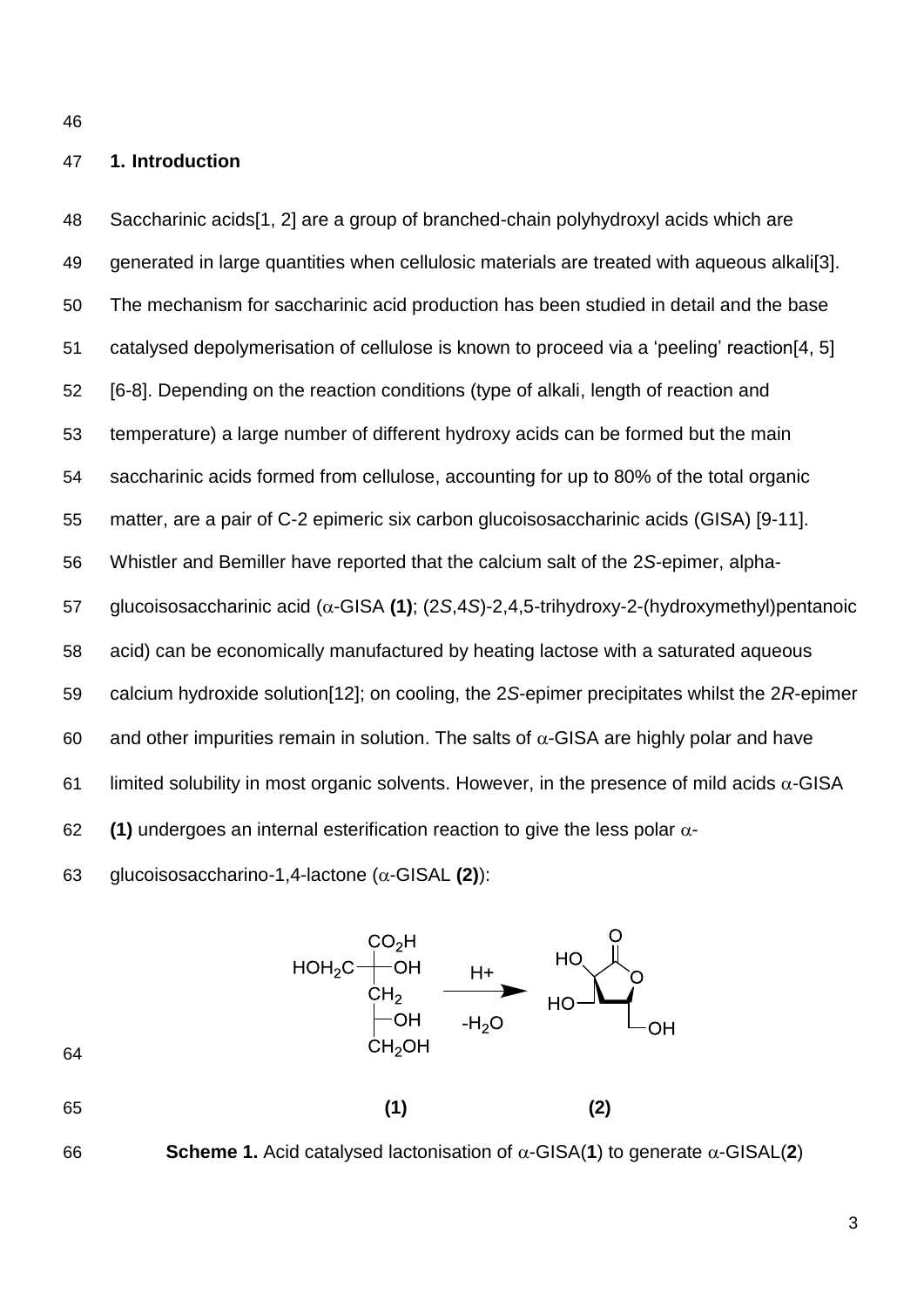67 Despite the ease of preparation of  $\alpha$ -GISA (1) and its ready conversion to its less polar lactone **(2)** the two have rarely been exploited as starting materials in synthesis. Florent *et all* 13] and Monneret et al [\[14\]](#page-31-9) have incorporated  $\alpha$ -GISA (1) into the synthesis of a range 70 of anthracycline analogues. Monneret *et al* have incorporated  $\alpha$ -GISA (1) into the synthesis of nucleoside analogues with antiviral or antitumor activity[\[15\]](#page-31-10). Hanessian and 72 Roy have utilised  $\alpha$ -GISA (1) in the synthesis of the antibiotic spectinomycin<sup>[\[16\]](#page-31-11)</sup>. 73 Thomassigny *et al* have incorporated  $\alpha$ -GISA (1) into the synthesis of a small number of heterocycles including variously protected pyrrolidines[\[17\]](#page-31-12) and piperidines[\[18\]](#page-31-13). It has been estimated that many millions of metric tons of saccharinic acids are produced each year as by products in the alkaline pulping of wood[\[19-22\]](#page-31-14). Currently, this large reservoir of potentially valuable organic molecules is combusted within pulping mills to recover their calorific value. Ideally, wood pulping companies would like to be able to extract extra value from these saccharinic acids and one way this could be achieved is by employing them as staring materials in synthetic chemistry. For this ambition to be realised and to determine the true synthetic utility of GISAs it will be necessary to develop strategies for the regioselective protection of the different hydroxyl groups, either individually or in groups. In this paper we report our studies of the protecting group 84 chemistry of  $\alpha$ -GISAL (2), including the regioselective protection of different combinations of the three hydroxyl groups.

86 It should be noted that whilst the gluco-prefix identifies GISAs as being derived from a 1,4- glucan such as cellulose , in the early scientific literature and also in current literature describing environmental aspects of GISA's properties[\[23-26\]](#page-32-0) these molecules are frequently referred to as isosaccharinic acids (ISA).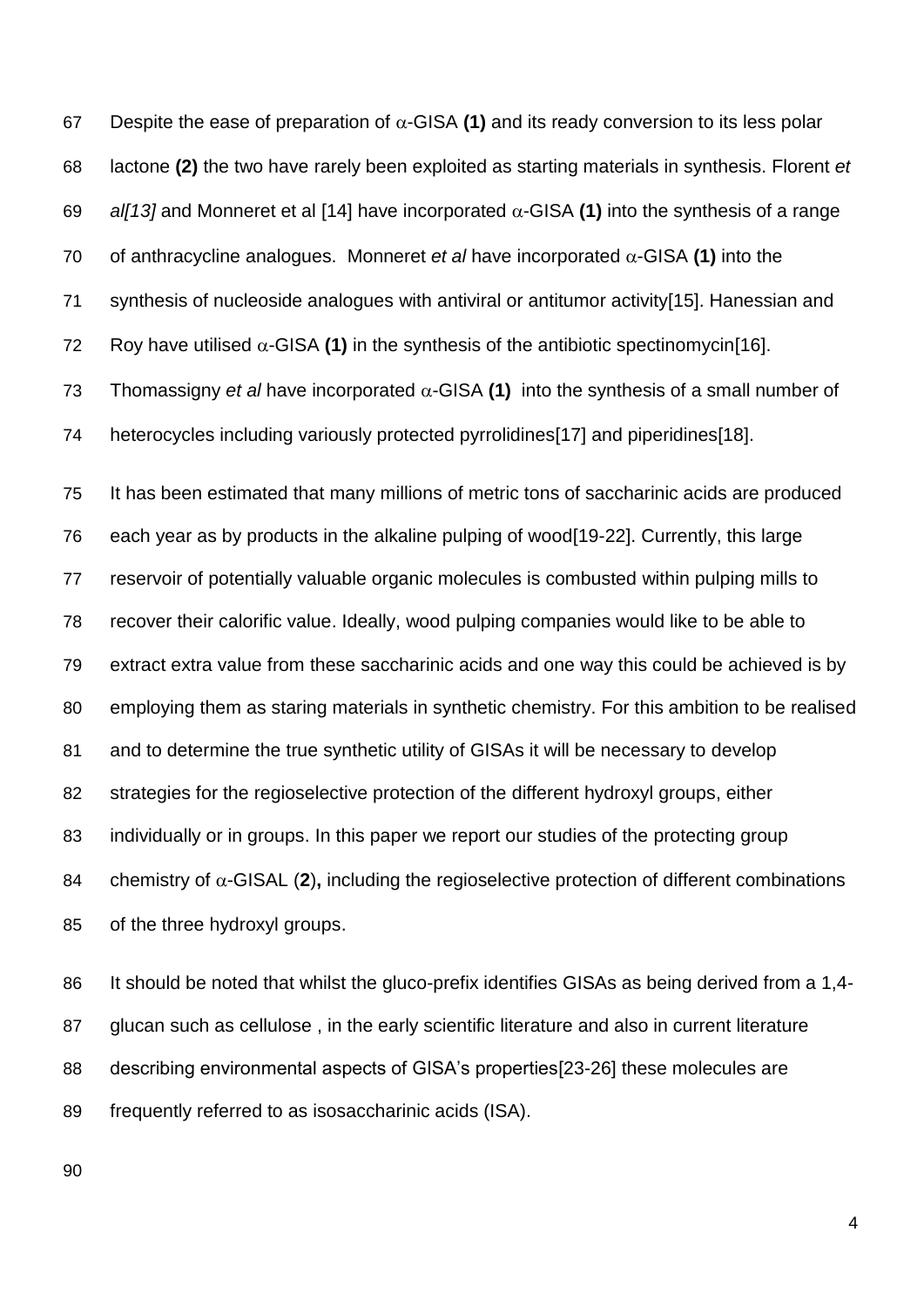#### **2. Results and Discussion**

#### **2.1 Preparation of 2,5,6-tri-***O***-protected--GISALs in a single step procedure.**

 In the first set of experiments, attempts were made to protect all three hydroxyls of GISA as ester derivatives (Fig. 1, 3a-5a). We have previously reported the synthesis of the 95 tribenzoyl-ester of  $\alpha$ -GISAL (2) which was achieved by reaction of  $\alpha$ -GISAL (2) with a large excess of benzoyl chloride with pyridine as solvent and employing dimethylaminopyridine as an acyl-transfer catalyst[\[27\]](#page-32-1). When an acetylation reaction was performed with an excess of acetic anhydride with sodium acetate as a base a near 99 quantitative yield of the 2,5,6-tri-*O*-acetyl- $\alpha$ -GISA<sub>L</sub> (3a, 99%) was recovered. However, when an attempt was made to reduce the quantity of the bulkier acylating reagents to nearer stoichiometric amounts (3.3 equivalents) a mixture of di and triacylated products was obtained. The trisubstituted derivative **4a** could only be produced as a single compound when a large excess of benzoyl chloride was used (10 equivalents).



106 **Figure 1.** 2,5,6-Tri-O-protected  $(3-5a)$  and 5,6-di-O-protected- $\alpha$ -GISAL  $(3b, 6b-10b)$ .

 A similar picture emerged with the attempted synthesis of sulfonate esters. Reaction of **2** with six equivalents of methanesulfonyl chloride in the presence of pyridine gave the trimesylated product **5a** in reasonable yield (61%). In contrast, when **2** was reacted with a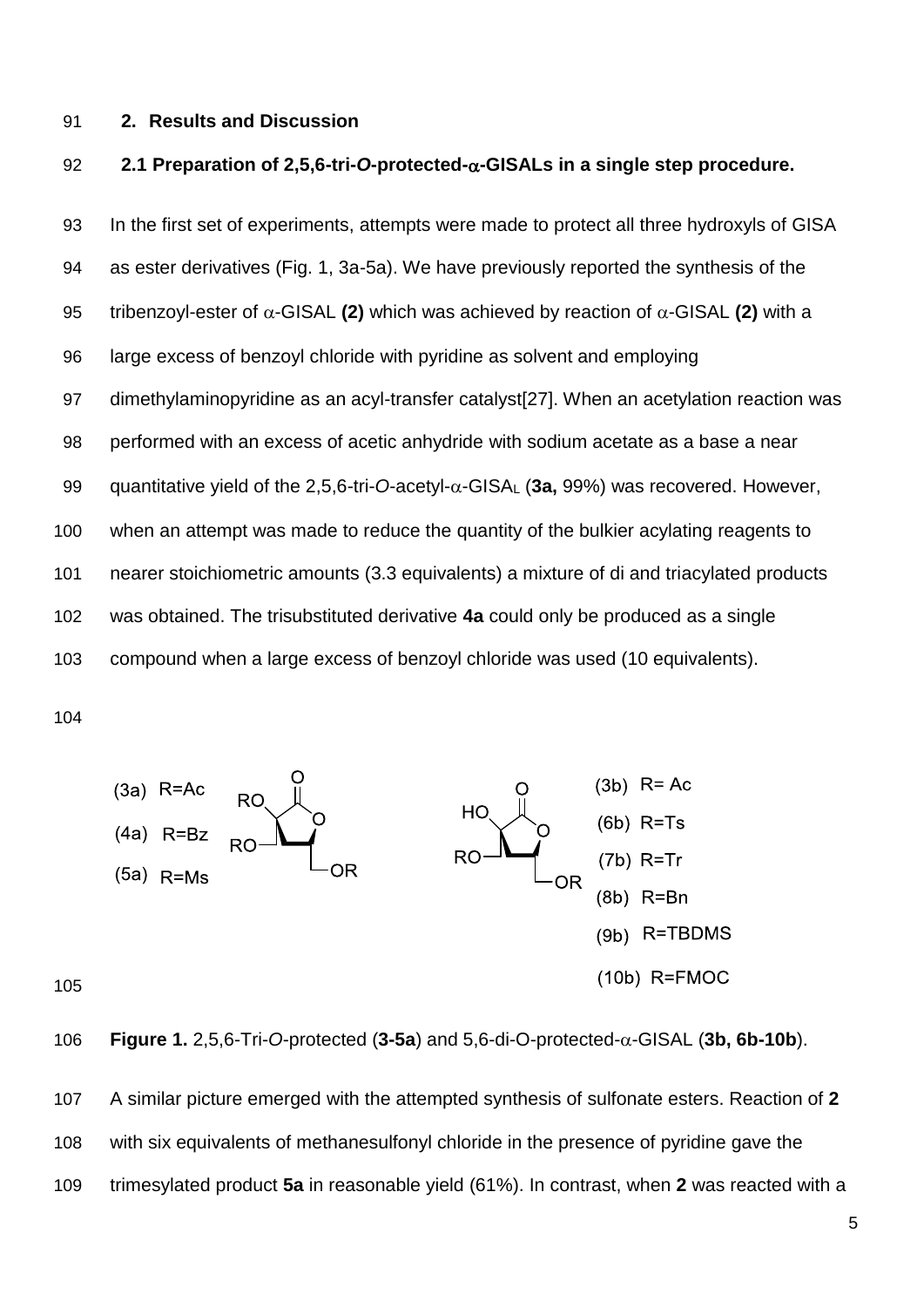large excess of *p*-toluenesulfonyl chloride a crude product was isolated which, after column chromatography, gave the 5,6-di-*O*-tosylated derivative **6b** (55%) and only a small 112 amount (<10%) of the desired 2,5,6-trisubstituted  $\alpha$ -GISAL was produced. Further attempts to form triprotected derivatives of **2,** as either benzyl, trityl or silyl ethers, all led to the isolation of 5,6-di-*O*-protected derivatives (see section 2.2).

 It is clear that derivatisation of all three hydroxyl groups in a single step procedure was only possible when using either forcing conditions (large excess of reagent), or when small sterically undemanding protecting groups (acetyl or mesyl) were employed. It is of note that Kumar and Alen have reported the synthesis of mixtures of mono and di-esters in the of a-glucoisosaccharino-1,4-lactone with tall oil fatty acids[\[28\]](#page-32-2).

#### **2.2. Preparation of 5,6-di-***O***-protected--GISALs in single step procedures.**

 It was expected that the greater reactivity of the hydroxymethylene groups compared with 122 that of the tertiary alcohol in 2 would allow direct access to the 5,6-di-*O*-protected- $\alpha$ -GISAL derivatives. Reaction of the lactone with two equivalents of acetyl chloride in pyridine and also the reaction of the lactone with two equivalents of *p*-toluenesulphonyl chloride in pyridine produced the desired 5,6-di-*O*-protected lactones **3b** (63%) **& 6b** (55%) in reasonable yields. Reaction of the lactone with the larger trityl chloride generated a mixture of di-*O*-protected and mono-O-protected products which were easy to separate by 128 column chromatography to give a very low yield of the desired 5,6-di-O-trityl- $\alpha$ -GISAL **7b**  $(13\%)$ , a similar amount of the 5-mono-O-trityl- $\alpha$ -GISAL **7e** (12%) and a very small 130 amount of the 6-mono-O-trityl- $\alpha$ -GISAL **7f** ( <2%). Attempts to prepare the 5,6-di-*O*-benzylated derivative **8b** using sodium hydride as a base

in DMF failed and only ring opened lactone products were obtained. Giordano and

Iadonisi[\[29\]](#page-32-3) have recently reported the regioselective benzylation of primary alcohols in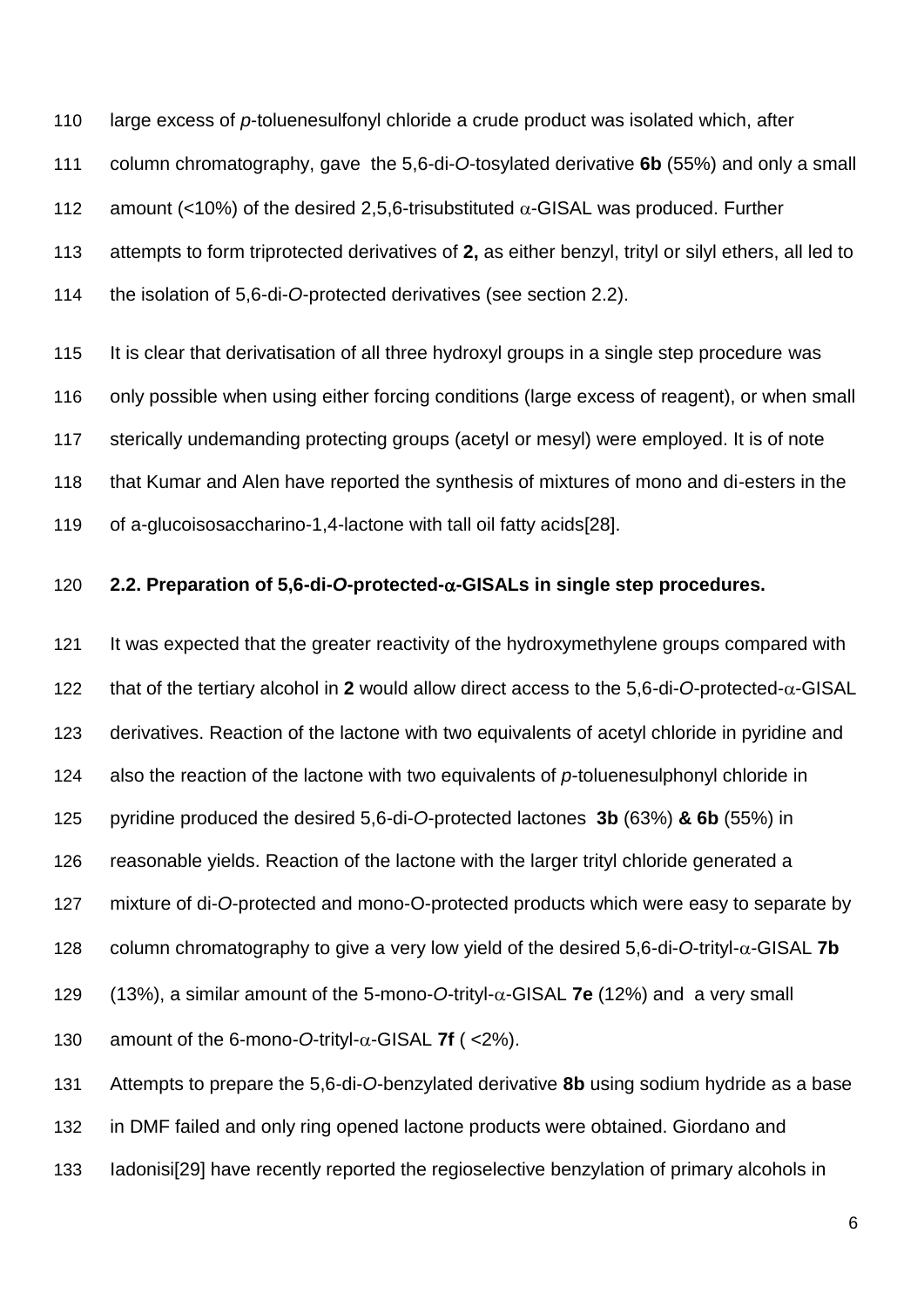carbohydrate based polyols using a combination of benzyl bromide and the base diisopropylethylamine in the presence of a di-*tert*-butyltin oxide catalyst. When the reaction was applied to the lactone **2** a reasonable yield of the desired 5,6-di-*O*-benzylated product **8b** (59%) was recovered. Reaction of **2** with an excess of TBDMSCl in pyridine gave, after column chromatography,

140 of the lactone with TIPDSCI in pyridine afforded a high yield (82%) of the 5,6-TIPDS- $\alpha$ -

139  $5,6$ -di-*O*-TBDMS- $\alpha$ -GISAL **9b** as the major product (69%). In a similar reaction, treatment

GISAL (**14**) in which the protecting group bridges between the 5 and 6-positions. The 5,6-

arrangement of the protecting group was confirmed by acetylating the remaining hydroxyl

group and identifying strong NOE contacts between the protons of the isopropyl groups

and the methylene protons at 5 and 6 in the acetylated product (**15**).



**Scheme 2.** Synthesis of 5,6-cyclic-O-TIPDS-α-GISAL (14) and its conversion to 2-O-148  $\alpha$ -cetyl-5.6-TIPDS- $\alpha$ -GISAL(15).

 In order to expand the range of protecting groups, an attempt was made to introduce acid stable carbonates at the 5 and 6-positions. Gioeli and Chattopadhyaya[\[30\]](#page-32-4) have reported the use of the FMOC-carbonate group to protect the hydroxyl groups of ribose, however, when the lactone **2** was reacted with a large excess of FMOCCl, either in the presence or absence of an acyl transfer catalyst, a mixture of di-protected and mono-protected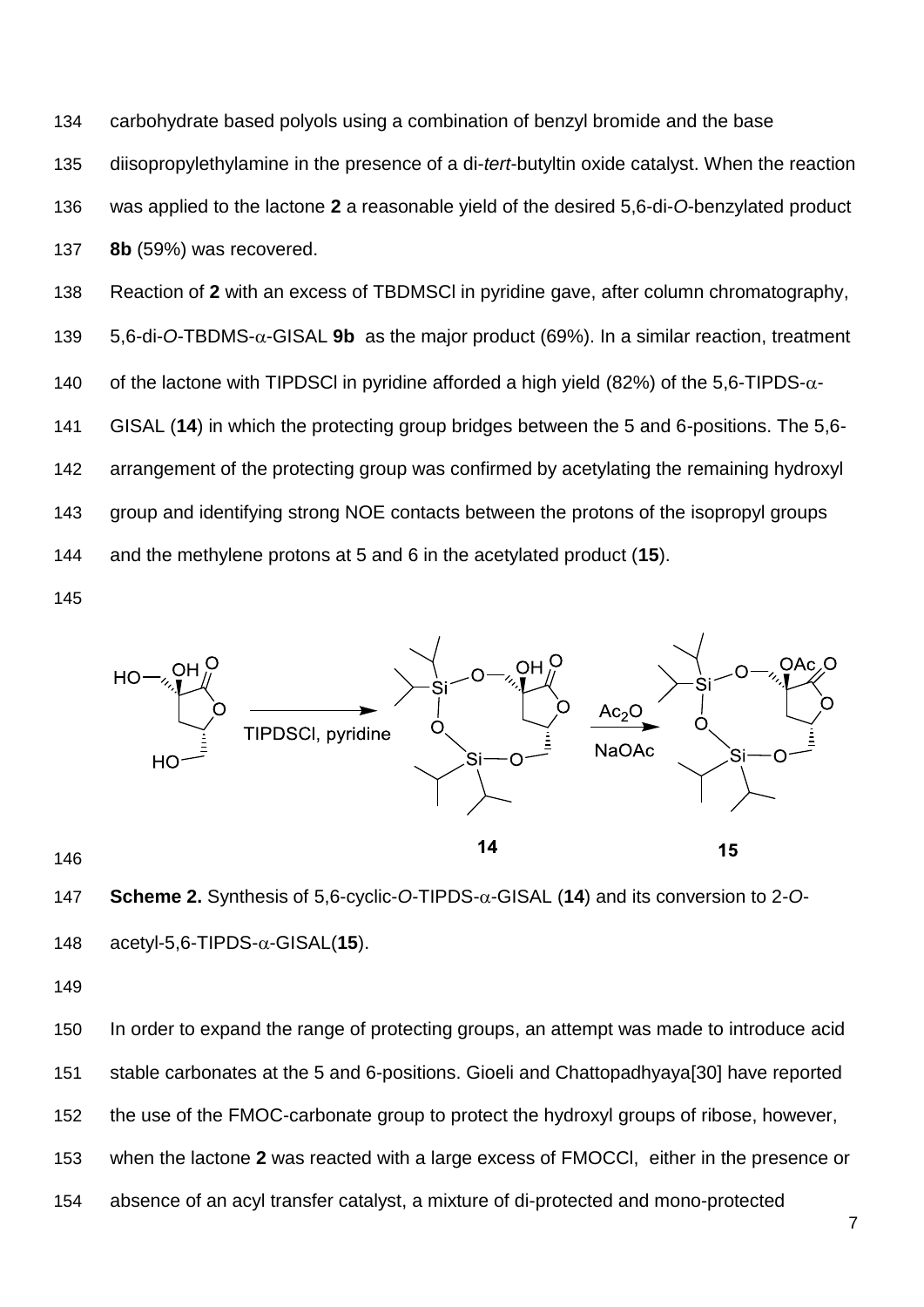products were obtained. Despite using longer reaction times and up to ten equivalents of the 9-fluorenylmethoxycarbonyl chloride, the maximum yield of the desired di-protected product **10b** never exceeded 27%. From these studies, it was clear that the reaction had reached equilibrium in which the diprotected, monoprotected and unreacted FMOCCl were all present. As was the case with trityl-*O*-protection, pure samples of the desired 5,6-di-*O*-160 FMOC-α-GISAL10b, the 5-mono-O-protected 10e and small amounts of the 6-mono-O-161 protected- $\alpha$ -GISAL **10f** were isolated by column chromatography.

#### **2.3. Preparation of 2,6-di-***O***-protected--GISALs in single step procedures.**

 The combined protection of the primary alcohol at the 6-position and the tertiary alcohol at the 2-position using an isopropylidene group has previously been reported by Florent et al[\[13\]](#page-31-8). In a similar reaction, the lactone **2** was condensed with freshly distilled benzaldehyde in the presence of an acid catalyst to give the 2,6-*O*-benzylidene protected lactone **12b** (78%) as a pair of diastereoisomers in a 1:3.5 ratio (7*R*:7*S*; scheme 2). Reaction of the 2,6-acetal protected substrates with either FMOCCl or benzoyl chloride in pyridine provided mixtures of starting materials and products, with only moderate yields of the desired products being obtained after column chromatography (**11c** 14% and **12c** 20%). The low yields are consistent with steric crowding reducing access to tri-O-protected products, especially when bulky protecting groups are employed.

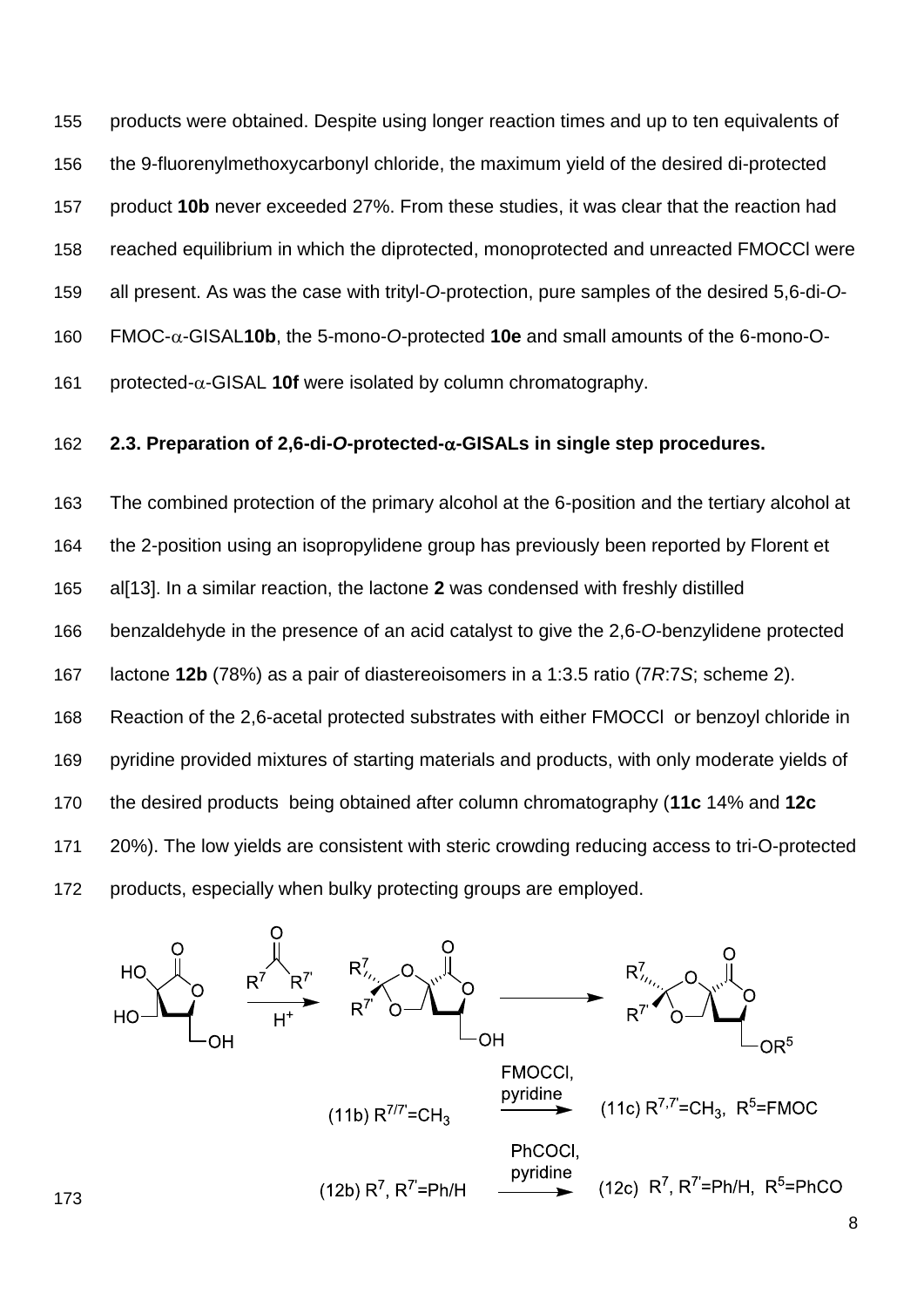- **Scheme 3.** Synthesis of 2,6-cyclic-O-acetals(**11b** & **12b**) and their further elaboration through addition of orthogonal protecting groups at the 5-OH: synthesis of 5,6-orthogonally 176 protected  $\alpha$ -GISAL derivatives (11c and 12c).
- 

#### **2.4 Preparation of 2,5,6-tri-***O***-protected--GISALs in two step procedures.**

- 179 The ease of formation of the 5,6-di-*O*-protected- $\alpha$ -GISALs (6b-10b) provided an
- opportunity to introduce orthogonal protection at the tertiary hydroxyl groups albeit with the
- 181 requirement for the use of a small protecting group. Both the  $5.6$ -di-*O*-dibenzyl- $\alpha$ -GISAL
- 182 **8b** and the 5,6-O-diTBDMS- $\alpha$ -GISALs **9b** were converted in variable but not optimised
- yields to their 2-*O*-acetyl-5,6-di-*O*-protected--GISALs (**8c** 30%**, 9c** 80%) on reaction with
- acetic anhydride using sodium acetate as a base catalyst (Fig 2; reagents a). In a similar
- 185 manner, treatment of the 5,6-O-diFMOC- $\alpha$ -GISAL **10b** with acetic anhydride in the
- 186 presence of zinc dichloride afforded the -O-acetyl-5,6-di-O-protected- $\alpha$ -GISAL **10c** (Fig.
- 2; reagents b, 55%).



 **Scheme 4.** Addition of orthogonal protecting groups to the primary versus tertiary alcohol groups.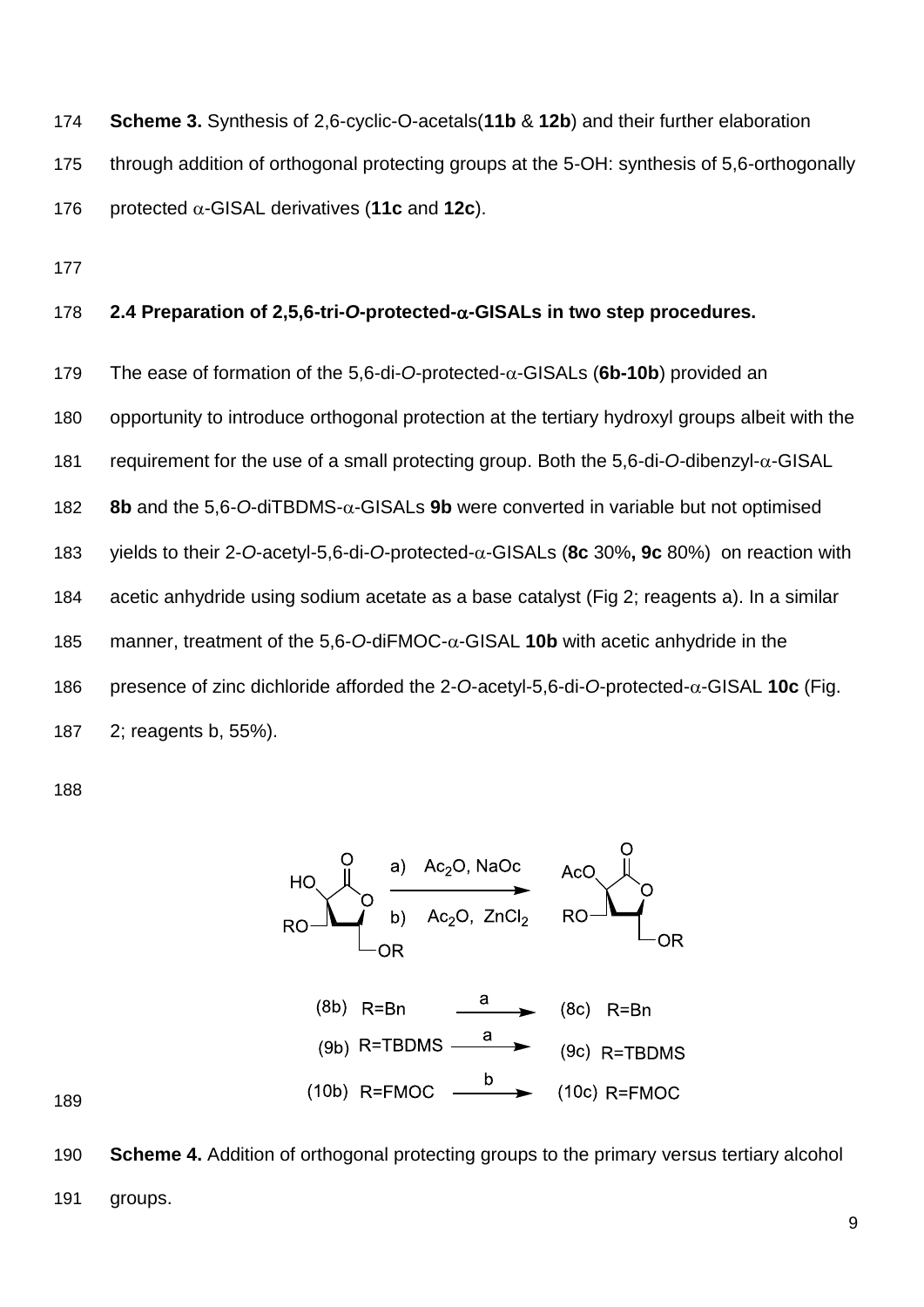192 Reaction of the 2,6-O-isopropyliene- $\alpha$ -GISALs **11b** with FMOCCI provided the opportunity to place orthogonal protecting groups onto the primary alcohols, 5-OH versus 6-OH, and 194 gave the 2,6-O-isopropyliene-5-O-FMOC- $\alpha$ -GISAL 11c but in low yield (14%). In a similar reaction, treatment of **12b** with benzoyl chloride in pyridine gave the 2,6-*O*-benzilydene-5- 196  $O-benzoyl-\alpha-GISALS$  **12c** also in low yield (20%).

#### 197 **2.5 Preparation of the mono-O-protected**  $\alpha$ -GISAL derivatives.



199 Figure 2. Mono-O-protected 
$$
\alpha
$$
-GISAL derivatives (3d, 7e, 7f, 9e, 10e and 10f).

 In most cases, attempts to directly add a single protecting group to the lactone **2** did not give single products: the similar reactivity of the two primary hydroxyls meant that in the majority of cases mixtures of the 5,6-di-*O*-protected, 5-mono-*O-*protected and small 203 amounts of the 6-mono-*O-protected-* $\alpha$ *-GISALs were recovered.* However, in the majority of the reactions, more of the 5-mono-*O*-protected product was obtained and when using the relatively bulky TBSDMSCl as reagent the reaction took place exclusively at the 5- position. As the starting lactone was easy to prepare and because it proved to be relatively straight forward to separate the different mono-O-protected lactones, this route provided 208 an opportunity to prepare a range of mono-O-protected- $\alpha$ -GISAIs (Fig. 2) including the mono-substituted trityl-ethers (**7f,** 13% & **7e**, 2%) the silyl ether (**9e,** 46%) and the carbonates (**10e,** 24% and **10f,** 56%).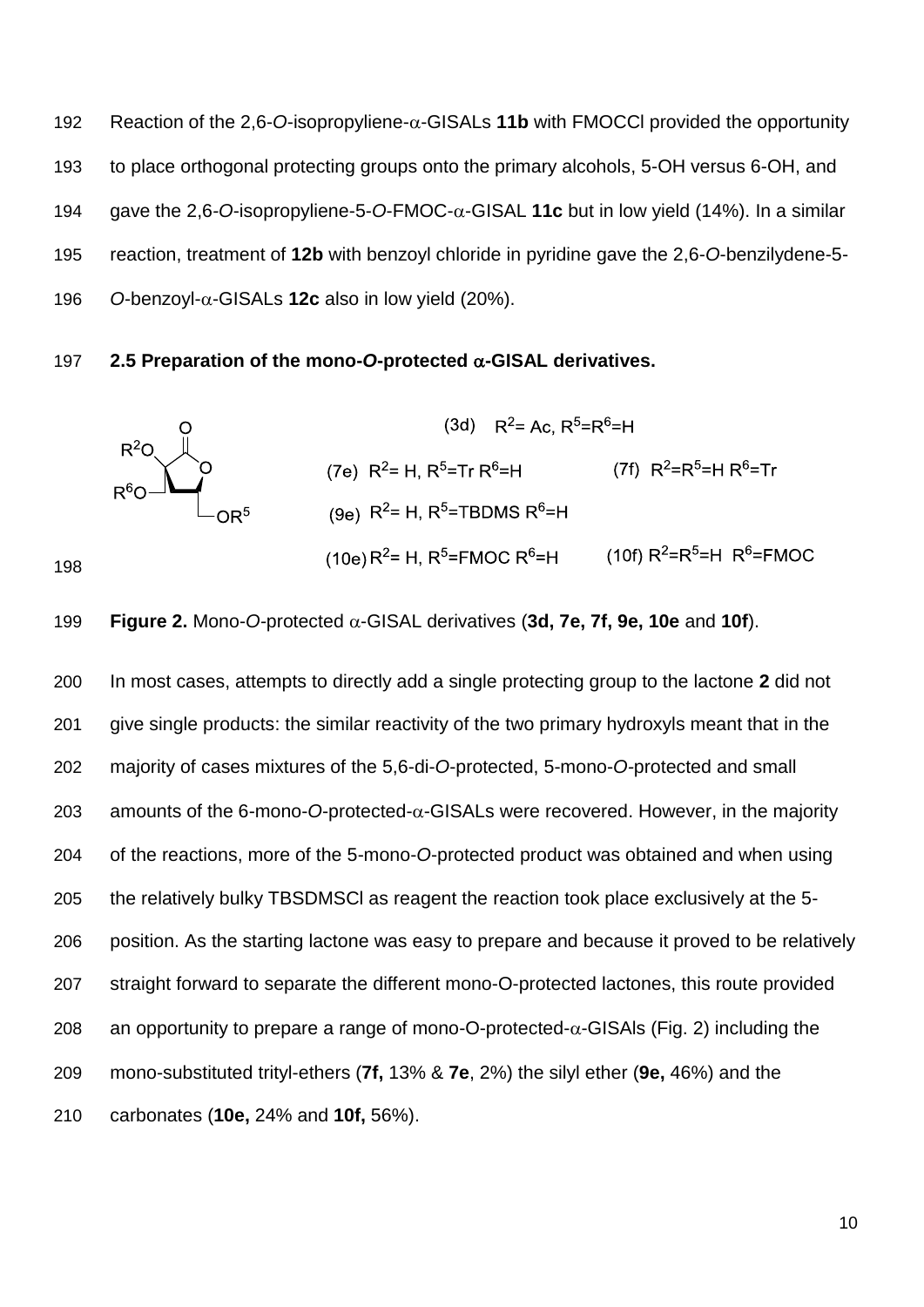A number of additional mono-protected products were synthesised by three step procedures in which the required regioselective protection was achieved by first generating a di-O-protected product, followed by the addition of a small orthogonal protecting group at the remaining free-hydroxyl and then removal of the original protecting group. Treatment of the 5,6-di-O-FMOC-2-O-acetyl- $\alpha$ -GISAL with triethylamine generated the 2-O-acetyl- $\alpha$ - GISAL **3d** in near quantitative yield. Likewise, treatment of the 5,6-*O*-isopropylidene-2-O- FMOC lactone **12c** with aqueous acid generated the 5-FMOC- $\alpha$ -GISALs **10e** in quantitative yield.

#### **2.6 Preparation of a 5,6-di-***O***-protected--GISALs in a two-step one pot procedure**



221 **Scheme 5.** Synthesis of a 5,6-orthogonally protected  $\alpha$ -GISAL derivative (13) in a one pot sequential reaction sequence.

 The greater reactivity of 5-OH towards the silylating agent TBDMSCl meant that it is was possible to add orthogonal protecting groups onto the primary alcohols in a sequential 225 reaction series in a one pot reaction (Scheme 3). Reaction of  $\alpha$ -GISAL 2 with one equivalent of TBDMSCl in pyridine followed by the addition of 1.1 equivalent of acetic anhydride led to the isolation, after column chromatography, of the 6-*O*-acetyl-5-*O*-TBDMS- $\alpha$ -GISAL (13).

#### **3. Conclusion:**

 Many of the reactions used in this study to generate protected glucoisosaccharinic acids derivatives are the same as those that are applied to protect hydroxyls in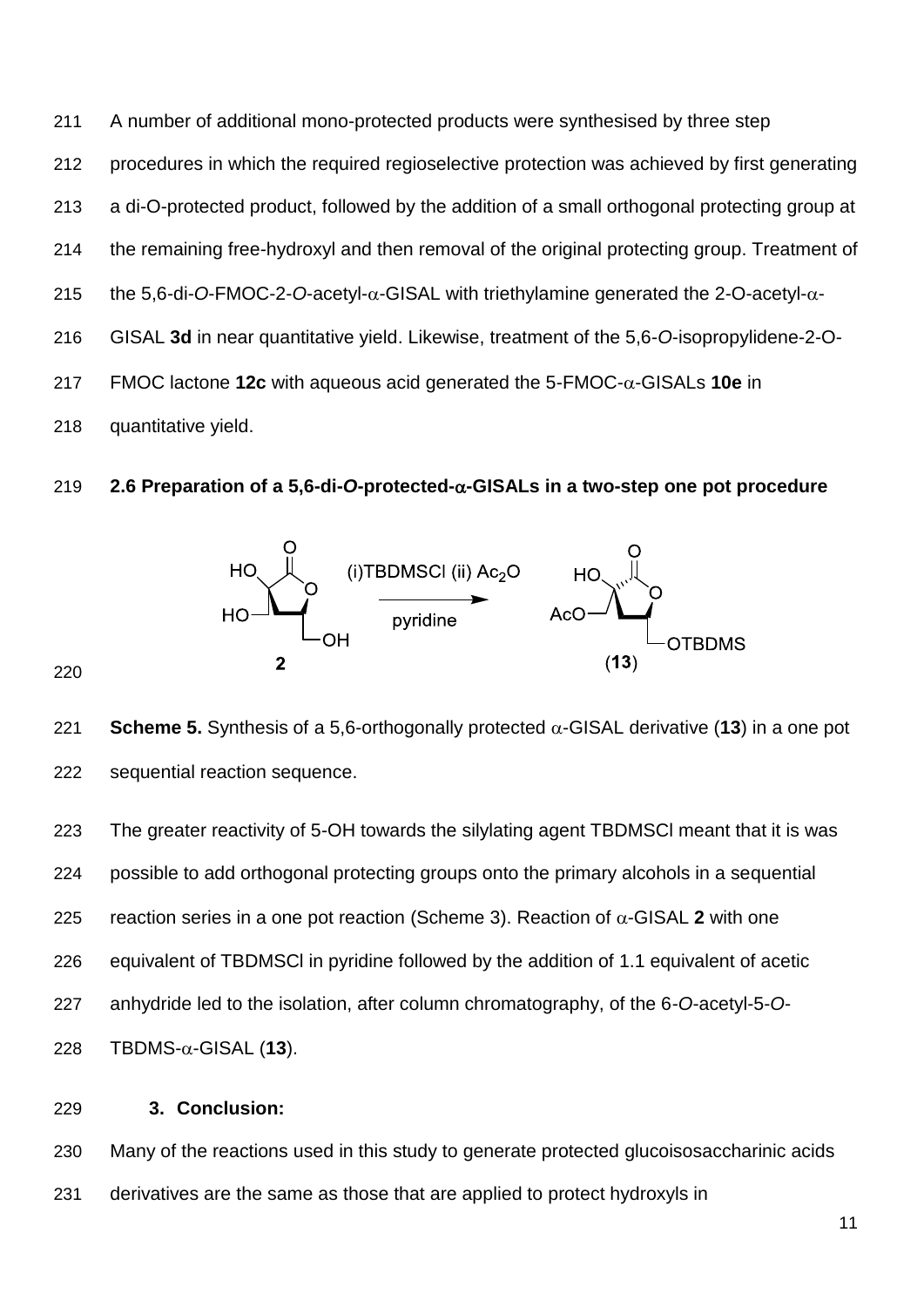monosaccharides. The main difference in their outcome is related to the steric demands of trying to put bulky protecting groups on a tertiary alcohol which is alpha to a carbonyl carbon. In order to get reaction at the tertiary alcohol either forcing conditions or the use of small sterically undemanding protecting groups was required. Unsurprisingly, the attempted synthesis of mono-protected glucoisosaccharinic acids led to the isolation of mixtures of products. However, the higher reactivity of the C-5 primary hydroxyl group makes this the preferred initial point of reaction and this was particularly true when reaction was with a bulky-silylating agent. Despite these difficulties, the use of multiple steps and the employment of orthogonally protected hydroxyls have provided access to a 241 wide range of novel  $\alpha$ -glucoisosaccharinio-1,4-lactone derivatives which we hope will be employed in the synthesis of value added products.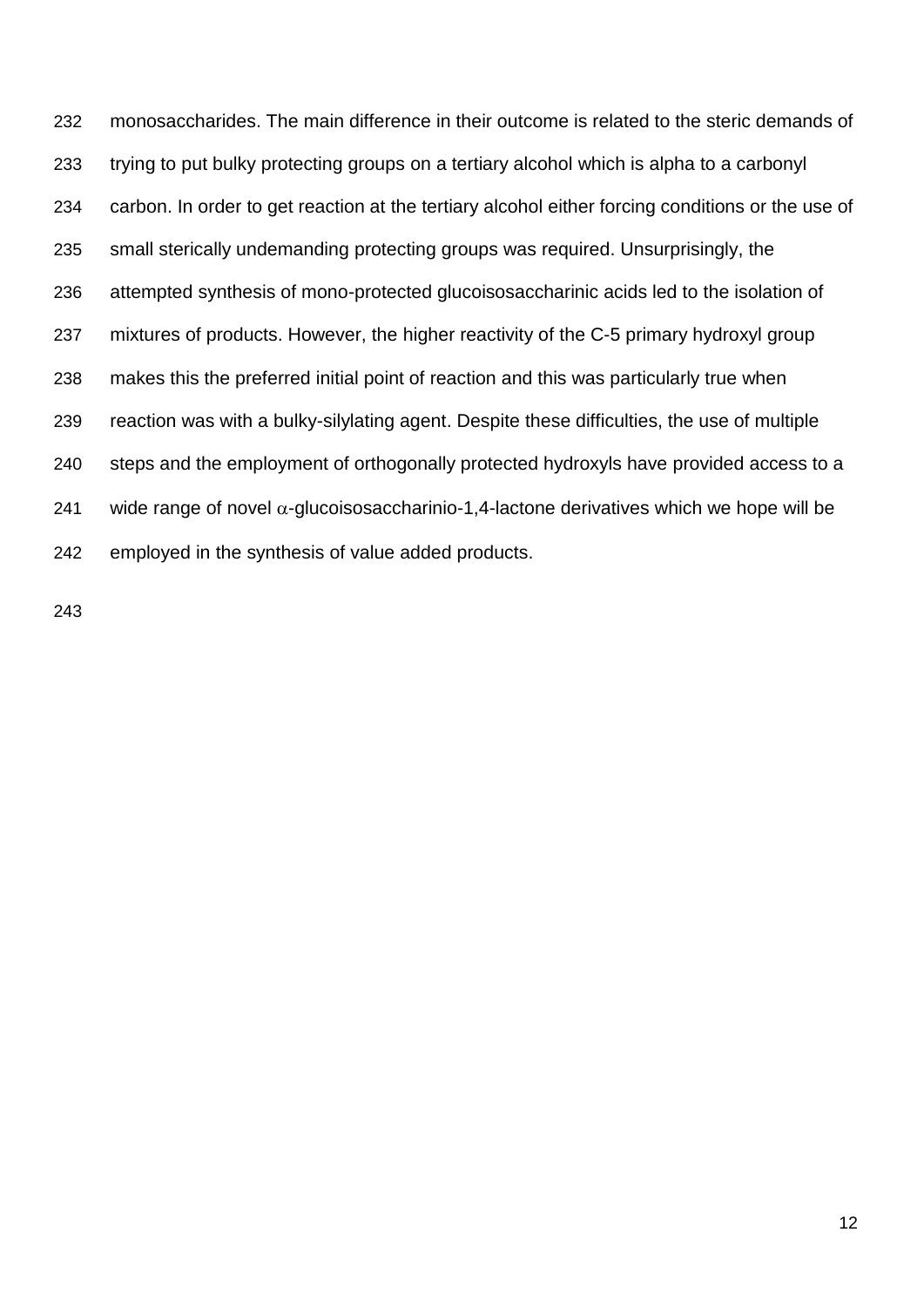#### **4. Experimental**

#### **4.1 General Methods**

 All reagents were purchased from commercial sources unless otherwise stated and were used without further purification. Anhydrous solvents were dried over molecular sieves 249 (activated under vacuum at 200  $\textdegree C$ ) and stored under an inert atmosphere before use. The solvents used for column chromatography were GPR grade. Analytical TLC was performed on Silica Gel 60-F254 (Merck) and detection was either by charring following 252 immersion in 5%  $H_2SO_4/H_2O$  and/or fluorescence. 1D <sup>1</sup>H and <sup>13</sup>C-NMR spectra were recorded on a Bruker Avance 400 MHz spectrometer operating at ambient temperature. 2D-NMR (COSY, HSQC, HMBC or NOESY spectra) were recorded at 500 MHz using 255 Bruker pulse sequences. NMR samples were dissolved in either  $D_2O$ , deuterated acetone 256 or CDCl<sub>3</sub> and referenced to either internal tetramethylsilane ( $\delta$  = 0 ppm), internal CDCl<sub>3</sub> (<sup>1</sup>H  $257 \delta = 7.23$  ppm and <sup>13</sup>C  $\delta = 77.00$  ppm) or internal HOD (<sup>1</sup>H  $\delta = 4.65$  ppm, 303K). Chemical shifts are given in parts per million.

 High resolution mass spectra (HRMS) were recorded either by direct injection on an Agilent 6210 ToF spectrometer or by HPLC-MS (Agilent 1200 series HPLC coupled to an 261 Agilent 6210 ToF Spectrometer). The HPLC employed a Phenomenex Luna  $5\mu$  C18 2.4 x 250 mm column and samples were eluted using an acetonitrile and water mobile phase operating with gradient elution: starting at 30% acetonitrile climbing to 95% acetonitrile 264 over 15 mins. The mobile phase flow rate was  $0.2$  ml.min<sup>-1</sup>.

265 Stocks of the calcium salt of  $\alpha$ -glucoisosaccharinic acid 1 and  $\alpha$ -glucoisosaccharino-1,4-lactone **2** were prepared using the procedures described by Whistler and Bemiller[\[12\]](#page-31-7).

**4.2 Synthesis of tri-***O***-protected lactone derivatives: 3a, 4a and 5a.**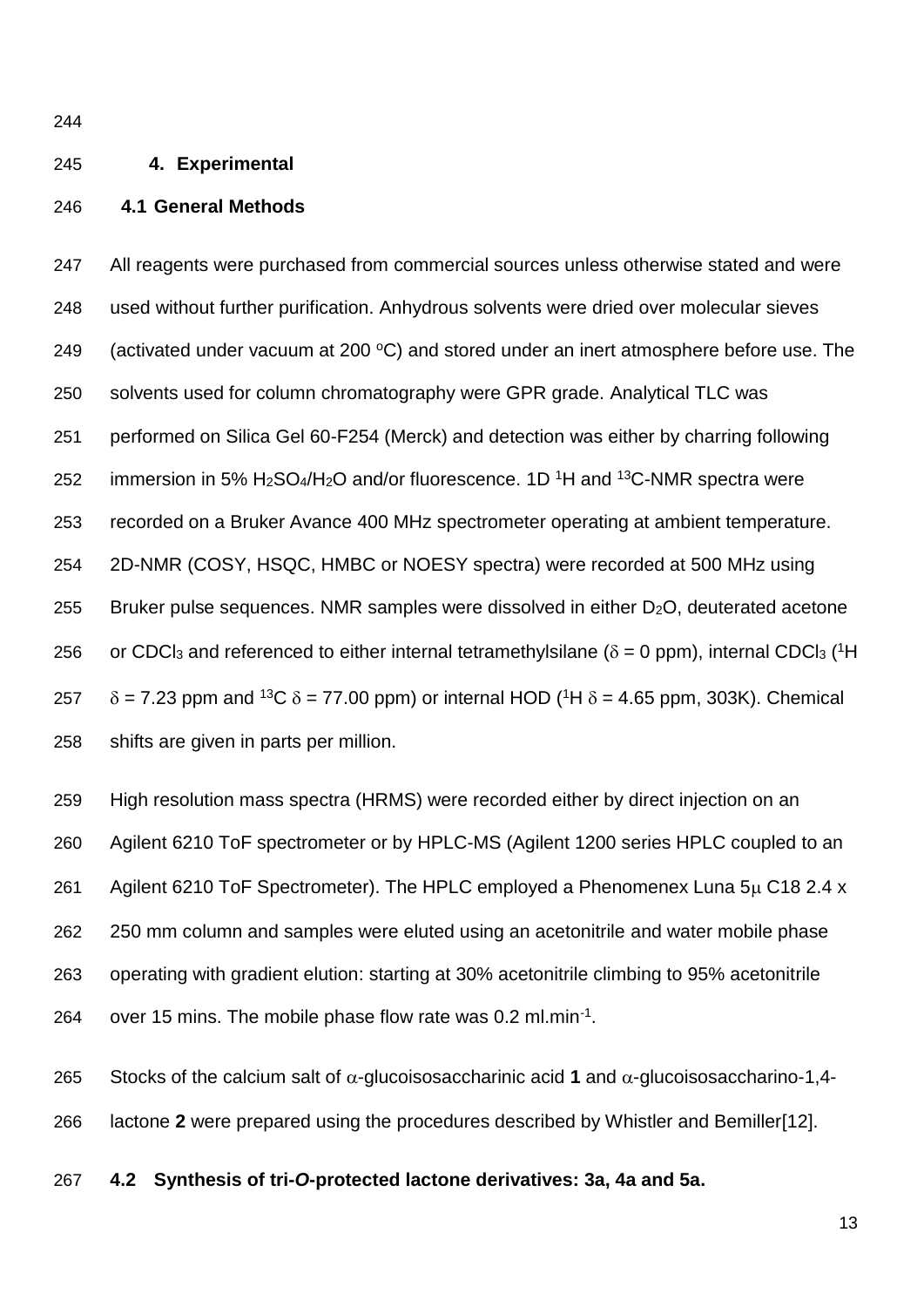#### **4.2.1 2,5,6-Tri-***O***-acetyl--D-glucoisosaccharino-1,4-lactone (3a).**

 α-D-Glucoisosaccharino-1,4-lactone (1.0 g; 6.17 mmol) was added whilst stirring to an ice cooled solution of acetic anhydride (10 mL), once the lactone had dissolved sodium acetate 271 (0.5 g) was added and the reaction was heated to 100  $\degree$ C for 4 h. The reaction was halted by addition of the contents of the round bottom flask to ice cold water (100 mL) and the solution was stirred at room temperature for a further 1 h. The organic products were then extracted into chloroform (3 x 60 mL) and the combined organic extracts were dried over anhydrous magnesium sulphate and concentrated at reduced pressure to give a golden 276 crystalline syrup (1.77 g; 6.14 mmol; Yield: 99%). IR (ATR) v 2959 (C-H), 1781 & 1737 277 (C=O), 1437, 1370 (C-H), 1202, 1045 (C-O). <sup>1</sup>H NMR (400 MHz, CDCl<sub>3</sub>): 5.01-4.95 (m, 1H, H-4), 4.30 (s, 2H, H-6s), 4.27 (dd, 1H, *J*5',4 = 3.4 Hz, *J*5',5 = 12.3 Hz, H-5'), 4.13 (dd, 1H, *J*5,4 = 6.7 Hz, *J*5,5' = 12.3 Hz, H-5), 2.50 (dd, 1H, *J*3,4 = 9. 0 Hz, *J*3,5 = 14.7 Hz, H-3), 2.25 (dd, 1H, *J*<sub>3',4</sub> = 6.3 Hz, *J*<sub>3',5</sub> = 14.7 Hz, H<sub>3</sub>'), 2.11, 2.10, 2.08 (3s, 9H, 3 x CH<sub>3</sub>CO); <sup>13</sup>C NMR (100 MHz, 281 CDCl<sub>3</sub>): δ 172.0 (C1), 170.6, 170.0, 169.9 (3 x CH<sub>3</sub>-CO), 77.9 (C2), 74.7 (C4), 65.3 (C6), 64.8 (C5), 32.1 (C3), 20.7, 20.6, 20.5 (3 x Me-CO). HRMS (m/z) Calcd for C12H16O<sup>8</sup> 283 [M+NH<sub>4</sub>]<sup>+</sup>: 306.1183, Found:306.1187.

#### **4.2.2 2,5,6-Tri-***O***-benzoyl--D-glucoisosaccharino-1,4-lactone (4a).**

 The procedure used to prepare **4a** was identical to that used to prepare 2,5,6-tri-*O*-286 benzoyl-β-D-glucoisosacharino-1,4-lactone reported by Shaw *et al*<sup>[\[27\]](#page-32-1)</sup> and the product was recovered from a crude mixture by column chromatography (pale yellow syrup, 4.93g 288 starting from 20g of GISAL(2)) (TLC Hex/EtOAc 1:1; RF 0.34). IR (ATR) v 1771 & 1722 289 (C=O), 1451 (Ar C-C), 1262, 1233, 1092 & 1062 (C-O), 701 & 684 (Ar C-H), <sup>1</sup>H NMR (400 MHz, CDCl3): 8.08-7.48 (m, 15H, 3 x Ph), 5.40 (m, 1H, H-4), 4.93 (d, 1H, *J*6,6' = 11.2 Hz, H-6), 4.70 (d, 1H, *J*6,6' = 11.2 Hz, H-6'), 4.65 (dd, 1H, *J*5,4 = 3.4 Hz, *J*5,5' = 12.3 Hz, H-5),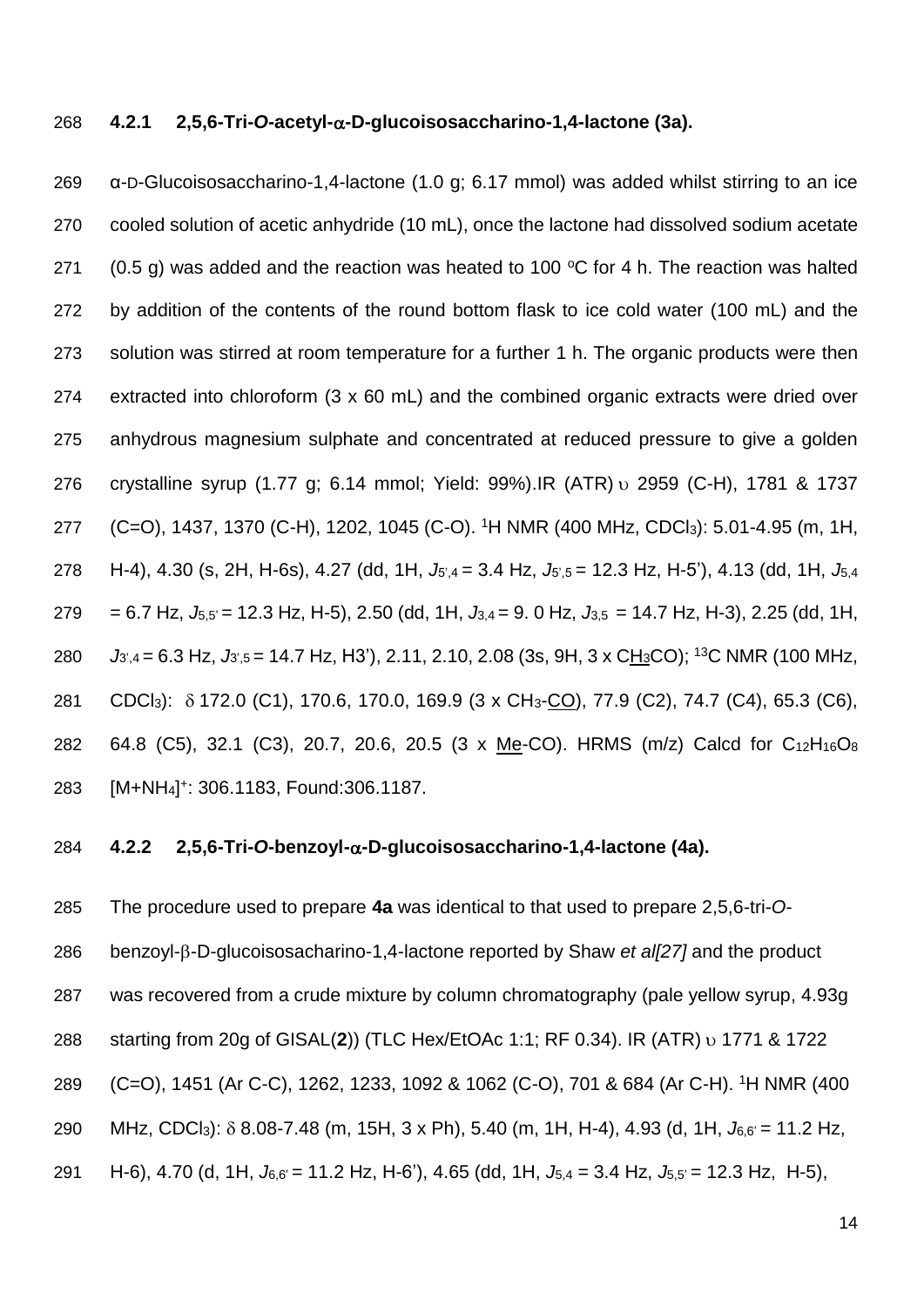4.53 (dd, 1H, *J*5',4 = 6.5 Hz, *J*5',5 = 12.3 Hz, H-5'), 2.82 (dd, 1H, *J*3,4 = 8.8 Hz, *J*3,3' = 15.2 293 Hz, H-3), 2.62 (dd, 1H,  $J_{3',4} = 7.2$  Hz,  $J_{3,3'} = 15.2$  Hz, H-3'). <sup>13</sup>C NMR (100 MHz, CDCl<sub>3</sub>):  $\delta$  171.96 (C1), 166.20, 165.74, 165.47 (3 x PhCO) 130.00, 129.96, 128.90, 134.24, 134.07, 130.12, 129.96, 129.20, 128.90, 128.71 (ArC), 78.46 (C2), 75.45 (C4), 66.09 (C6), 65.39 296 (C5), 32.65 (C3). HRMS (m/z) Calcd for C<sub>27</sub>H<sub>22</sub>O<sub>8</sub> (M+Na)<sup>+</sup>: 497.1207, Found: 497.1236.

#### **4.2.3 2,5,6-Tri-***O***-methylsulphonyl--D-glucoisosaccharino-1,4-lactone (5a).**

 The method used to prepare **5a** was adapted from that reported by Kabalka *et al[\[31\]](#page-32-5)*. A solution of α-D-glucoisosaccharino-1,4-lactone (1.0 g; 6.17 mmol) in anhydrous pyridine 300 (10 mL) was added to a round bottomed flask and cooled to 0  $\degree$ C whilst stirring.

 Methanesulphonyl chloride (3 mL; 38.8 mmol) was added cautiously over a period of 10 302 min. The reaction mixture was kept at 0  $\mathrm{^{\circ}C}$  for a further 5 min before continuing to stir at room temperature for 16 h. The reaction was halted by addition of ice cold water (25 mL) and dichloromethane (50 mL). The organic and aqueous layers were separated and any 305 remaining organic product in the aqueous layer was extracted with dichloromethane ( $2 \times$ 306 25 mL). The organic extracts were combined, washed with 5 % sodium bicarbonate  $(2 \times$ 307 25 mL) and saturated brine  $(2 \times 25$  mL) before being dried over anhydrous magnesium sulphate. The solvent was removed at room temperature on a rotary evaporator to give a cream-orange coloured solid as the crude product (2.44 g). The product was purified by column chromatography (100% EtOAc). Fractions containing the desired product **5a** were combined and reduced by rotary evaporation to give **5a** as a white solid (1.50 g; yield: 61 312 %) (Rf: 0.48, EtOAc). IR (ATR) v 773.6 (CO), 1347.5, 1172.0 (SO<sub>2</sub>). <sup>1</sup>H NMR (400 MHz, *d*-DMSO): 5.02 (m, 1H, H-4), 4.52 (dd, 1H, *J*5,5' = 11.7 Hz, *J*5,4 = 2.6 Hz, H-5), 4.37 (dd, 1H, *J*5',4 = 6.3 Hz, *J*5',5 = 11.7 Hz, H-5'), 4.01 (2 x d, 2H, *J*6,6' = 7.0 Hz, H-6,6'), 3.24, 3.29, 315 3.39 (3s, 9H, 3 x Me-SO<sub>3</sub>), 2.89-2.47 (m, 2H, H-3,3'). <sup>13</sup>C NMR (100 MHz, *d*-DMSO):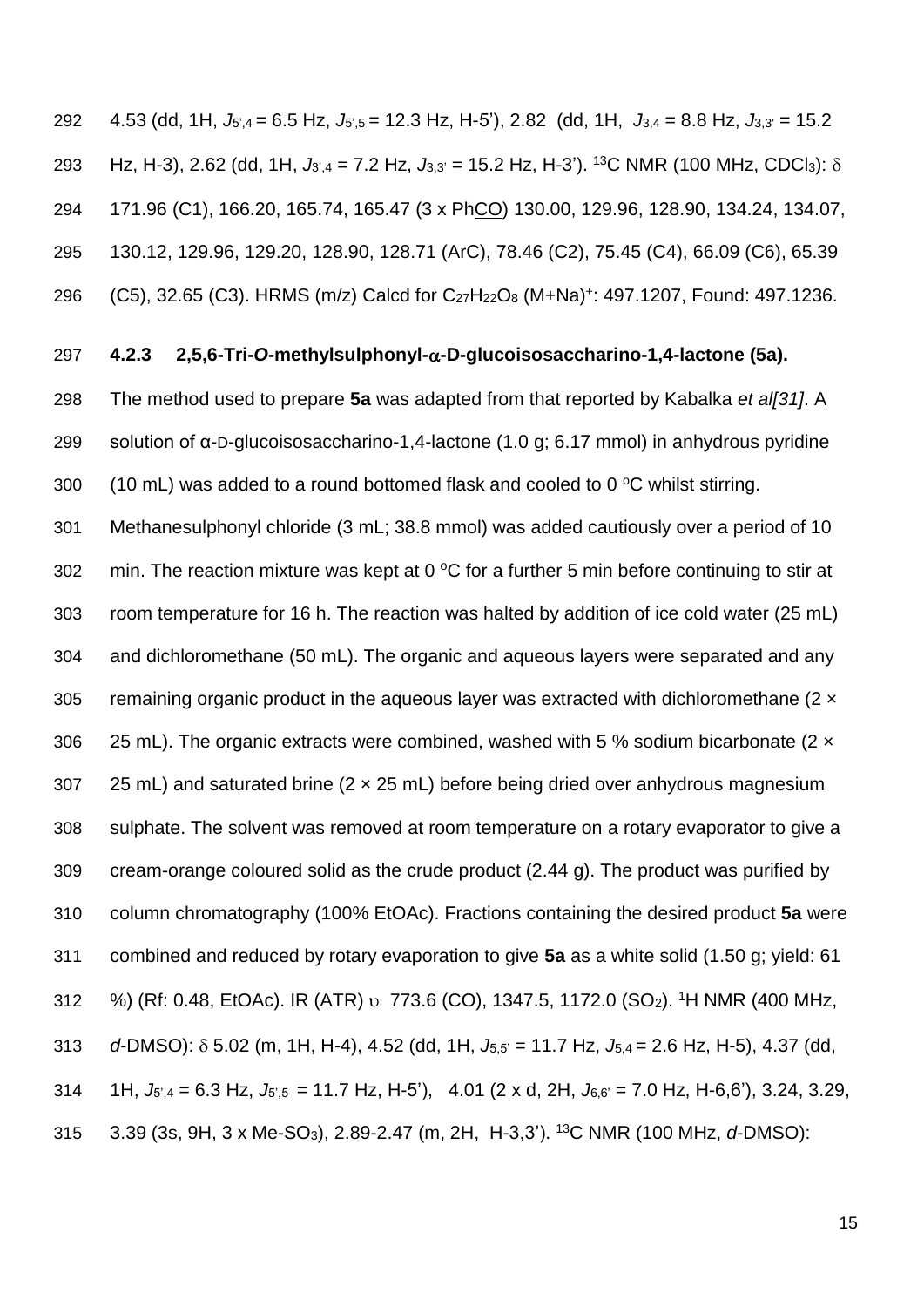169.9 (C1), 83.7 (C2), 32.1 (C3), 76.1 (C4), 69.8 (C5), 70.0 (C6), 41.0, 37.4, 37.3 (3 x 317 Me-SO<sub>3</sub>). HRMS (m/z) Calcd for C<sub>9</sub>H<sub>16</sub>O<sub>11</sub>S<sub>3</sub> (M+NH<sub>4</sub>)<sup>+</sup>: 414.0193, Found: 414.0188. 

#### **4.3 Synthesis of 5,6-di-O-protected lactone derivatives (3b, 6b-10b)**

#### **4.3.1. 5,6-Di-***O***-acetyl--D-glucoisosaccharino-1,4-lactone (3b)**

 α-D-Glucoisosaccharino-1,4-lactone (**2**, 500 mg; 3.09 mmol) was dissolved in pyridine (5 322 mL) while stirring at room temperature for 10 min. Acetyl chloride (470 µL; 6.48 mmol, 2.1 eq) was added cautiously at room temperature. The reaction was allowed to proceed uninterrupted for 3 h at room temperature. The reaction was halted by adding dichloromethane (30 mL) followed by ultra-pure water (30 mL), the organic layer was separated and the aqueous layer was further extracted with dichloromethane (2 x 30 mL). The combined organic layer was washed with 1% copper sulphate solution (2 x 50 mL) and dried over anhydrous magnesium sulphate, then concentrated to give 3b (1.20 g; 5.61 329 mmol; Yield: 55%) IR (ATR) v 3079 (O-H), 1781 &1743 (C=O), 1482, 1373 (C-H), 1233, 330 1196 (C-O). <sup>1</sup>H NMR (400 MHz, CDCl<sub>3</sub>)  $\delta$  4.82-4.76 (m, 1H, H-4), 4.22 (dd, 1H,  $J_{5.4} = 2.88$  Hz, *J*5',5 = 12.4 Hz, H-5), 4.20 (2d, 2H, *J6,6'* = 1.16 Hz, H-6 & 6'), 4.04 (dd, 1H, *J*5',4 = 6.28 Hz, *J*5',5 = 12.4 Hz, H-5'), 2.23 (dd, 1H, *J*3,4 = 6.20 Hz, *J*3,3' = 13.54 Hz, H-3), 2.07 (dd, 1H,  $J_{3'4}$  = 9.32 Hz,  $J_{3'3}$  = 13.52 Hz, H-3') 1.94 & 1.89 (2s, 6H, 2 x CH<sub>3</sub>CO); <sup>13</sup>C NMR (100 MHz, CDCl3): 175.4 (C1), 170.4 & 170.1 (2 x CH3CO), 74.9 (C4), 74.0 (C2), 65.0 (C6), 335 64.6 (C5), 35.1 (C3), 20.6 & 20.5 (2 x CH<sub>3</sub>CO). HRMS (m/z): Calcd for C<sub>10</sub>H<sub>14</sub>O<sub>7</sub> (M+NH<sub>4</sub>)<sup>+</sup>: 269.0748, Found: 269.0740.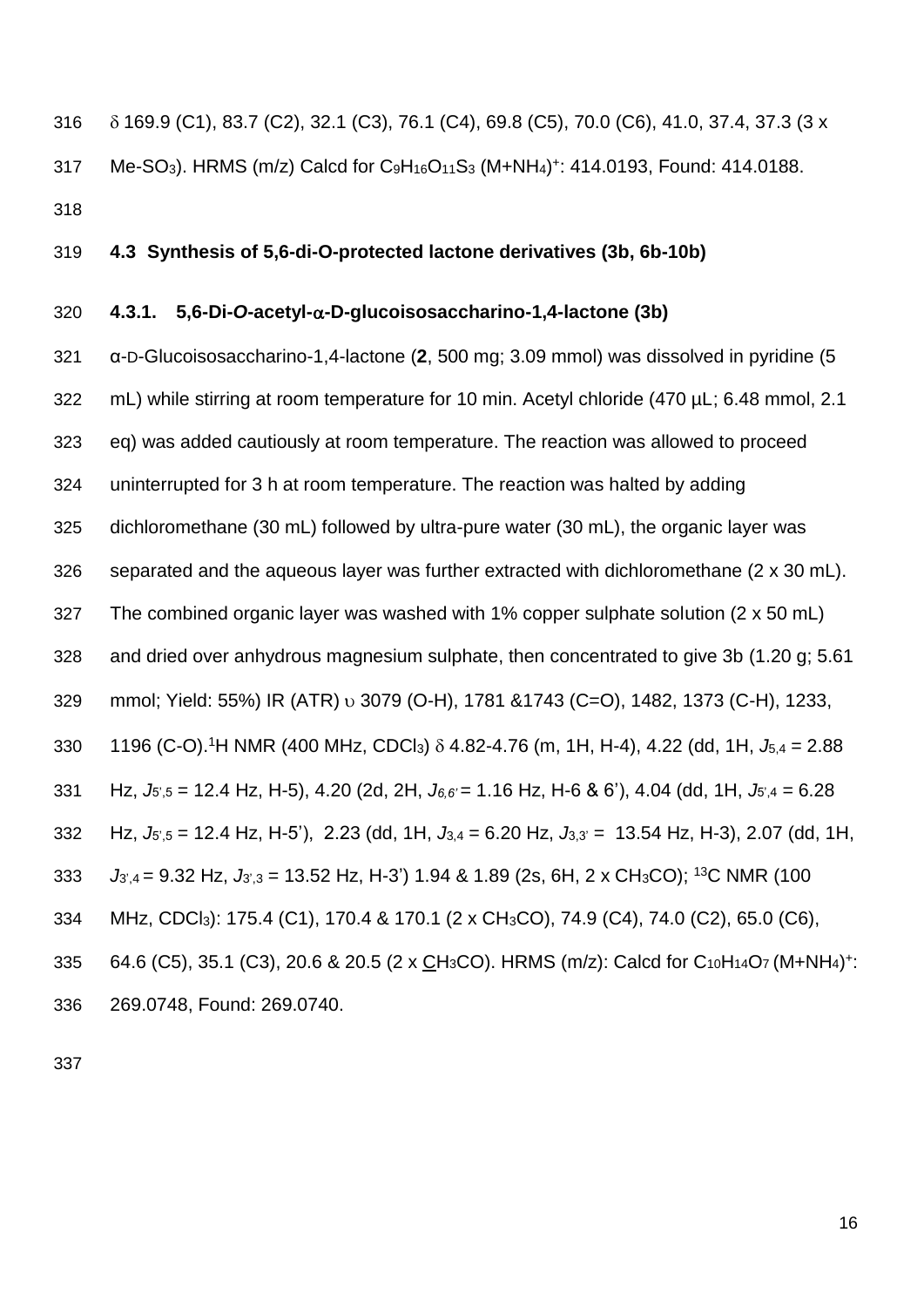#### **4.3.2. 5,6-Di-***O***-***p***-toluenesulphonyl--D-glucoisosaccharino-1,4-lactone (6b)**

*p*-Toluenesulphonyl chloride (2.58 g; 13.6 mmol; 2.1 eq.) was reacted with α-D-

glucoisosaccharino-1,4-lactone (1.06 g; 6.51 mmol) in anhydrous pyridine (5 mL) using the

same procedure described in section 4.3.1 except that after the addition was complete, the

solution was stirred at room temperature for a further 60 h. The crude product 5,6-di-*O*-

tosyl-α-glucoisosaccharino-1,4-lactone was purified by column chromatography eluting

with a solvent system with a starting composition of hexane and EtOAc (3:1) rising to 100

% EtOAc. The purified compound **6b (**RF= 0.35; hexane/ether, 1:1) was isolated as a pale

346 yellow syrup (1.69 g; yield: 55 %). IR (ATR) v 3460.1 (OH), 1782.1 (CO) 1597.1, 1354.3,

347 1171.3, 810.6. <sup>1</sup>H NMR (400 MHz, CDCl<sub>3</sub>):  $\delta$  7.80-7.78 (m, 4H, 2 x Ar-H), 7.39-7.36 (m,

4H, 2 x Ar-H), 4.83 (m, 1H, H-4), 4.24-4.11 (m, 2H, H-5s), 4.16 (d, 1H, *J*6,6' = 10.6Hz, H-

6), 4.07 (d, 1H, *J*6',6 = 10.6 Hz, H6'), 2.48-2.44 (m, 6H, CH3-Ph), 2.37 (m, 1H, H-3), 2.22

350 (m, 1H, H-3'). <sup>13</sup>C NMR (100 MHz, CDCl<sub>3</sub>): 173.3 (C1), 145.6, 145.7, 130.2, 130.2, 131.8,

132.0, 128.1, 128.1, (8 x ArC), 74.7 (C4), 74.3 (C2), 70.2 (C6), 68.7 (C5), 34.2 (C3), 21.7

352 (2 x CH3Ar); HRMS (m/z): Calcd for C<sub>20</sub>H<sub>22</sub>O<sub>9</sub>S<sub>2</sub> (M+NH<sub>4</sub>)+: 488.1043, Found: 488.1049.

#### **4.3.3. 5,6-Di-***O***-triphenylmethyl--D-glucoisosaccharino-1,4-lactone (7b) , 6-***O***-**

**triphenylmethyl--D-glucoisosaccharino-1,4-lactone (7e) and 5-***O***-triphenylmethyl--**

**D-glucoisosaccharino-1,4-lactone (7f)** 

The following synthetic procedure was adapted from the work by Choudhary and

Hernandez[\[32\]](#page-32-6). Triphenylmethyl chloride (25.07 g; 89.9 mmol) and α- D-

glucoisosaccharino-1,4-lactone **2** (6.82 g; 41.9 mmol) were dissolved in pyridine (300 mL)

and a catalytic amount of DMAP (1 g; 8.19 mmol) was added. The resulting solution was

360 stirred at 25  $\mathrm{°C}$  for 12 h under an atmosphere of nitrogen. After the reaction was complete,

the solution was added to an equal volume of water and then extracted into chloroform (2

 $362 \times 200$  mL). The two layers were separated and the organic layers were washed with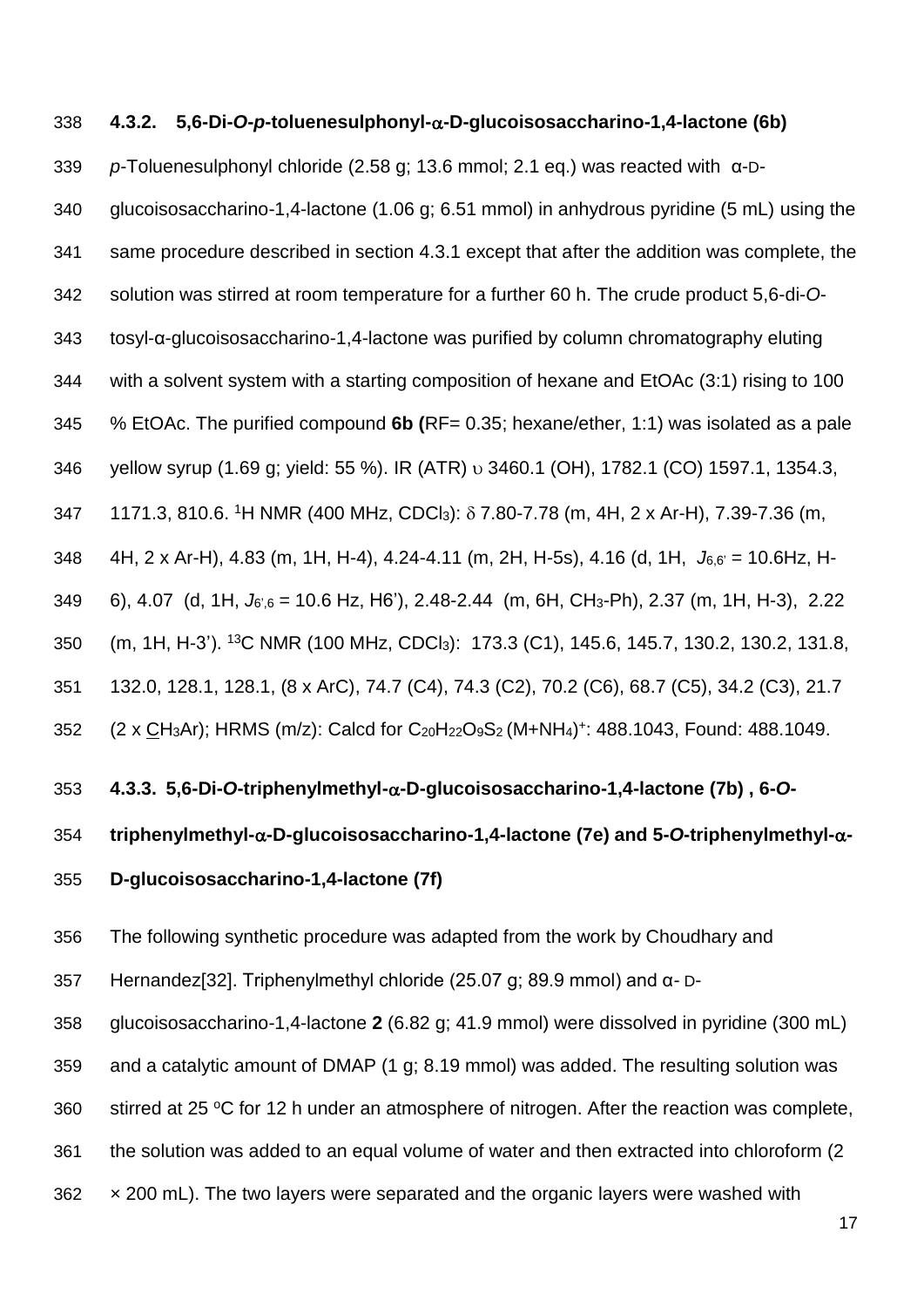363 saturated brine (100 ml) a saturated solution of sodium bicarbonate (100 ml) and dried

364 over anhydrous sodium sulphate. Evaporation of solvent produced a beige coloured solid

365 (13.9 g). Subsequent TLC analysis showed the presence of three compounds of interest.

366 Following separation by column chromatography eluting with Hex/EtOAc (2:1), the

367 desired compounds were identified as  $2,5$ -di-O-trityl- $\alpha$ -GISAL **7b** (Rf 0.79; Hex/EtOAc (

368  $(2:1)$ ; 3.34 g; yield: 12 %, followed by the 6-mono-*O*-trityl- $\alpha$ -GISAL **7e** (Rf 0.29;

369 Hex/EtOAc,1:2 v/v)); 0.20 g; yield: <2 % and 5-mono-O-trityl- $\alpha$ -GISAL **7f** was recovered

370 from a chloroform wash (Rf 0.16; Hex/EtOAc, (1:2)); 2.25 g; yield: 13 %.

**7b** IR (ATR) **b** 1779 (CO) 762.2, 745. <sup>1</sup>H NMR (400 MHz, CDCl<sub>3</sub>) δ 7.48-7.27 (m, 30H, 6 x

372 PhH), 4.82 (m, 1H, H-4), 3.41 (d, 1H, *J*6,6' = 9.1Hz, H-6), 3.30 (d, 1H, *J*6',6 = 9.1 Hz, H-6'),

373 3.36 (dd, 1H, *J*5,4 = 6.0 Hz, *J*5,5' = 10. 5 Hz, H-5), 3.28 (dd, 1H, *J*5',4 = 3.8 Hz, *J*5',5 = 10.5

374 Hz, H-5'), 2.20 (m, 2H, H-3); <sup>13</sup>C NMR (100 MHz, CDCl<sub>3</sub>): 176.4 (C1), 143.3, 143.6, 128.7,

375 128.7, 128.0, 128.0, 127.3, 127.2, 86.9 & 87.2 (TrC\*), 77.4 (C4), 75.5 (C2), 65.4 (C5),

376 65.3 (C6), 35.0 (C3).HRMS (m/z) Calcd for C<sub>44</sub>H<sub>38</sub>O<sub>5</sub> (M+Na)<sup>+</sup>: 669.2611, Found:

377 669.2592.

**7e** IR (ATR) v 3353.1 (OH) 1774.0 (CO) 763.4, 745.8, 697.7. <sup>1</sup>H NMR (400 MHz, CDCl<sub>3</sub>)  $\delta$ 

379 7.46-7.27 (m, 15H, 3 x PhH), 4.77 (m, 1H, H-4), 3.91 (dd, 1H, *J*5,4 = 2.8 Hz, *J*5,5' = 12.7 Hz,

380 H-5), 3.65 (dd, 1H, *J*5',4 = 5.1 Hz, *J*5',5 = 12.7 Hz, H-5'), 3.42 (d, 1H, *J6,6'* = 9.2 Hz, H-6),

381 3.32 (d, 1H, *J6',6* = 9.2 Hz, H-6'), 2.33 (dd, 1H, *J*3,4 = 7.1 Hz, *J*3,3' = 13.8 Hz, H-3), 2.21 (dd,

382 1H, *J*<sub>3',4</sub> = 8.5 Hz, *J*<sub>3',3</sub> = 13.8 Hz, H-3'); <sup>13</sup>C NMR (100 MHz, CDCl<sub>3</sub>): 176.2 (C1), 143.2,

383 128.7, 128.0, 127.3, 87.3 (TrC), 75.9 (C2), 78.2 (C4), 65.3 (C6), 63.6 (C5), 33.6 (C3).

384 HRMS (m/z) Calcd for C<sub>25</sub>H<sub>24</sub>O<sub>5</sub> [M+Na]<sup>+</sup>: 427.1516, Found: 427.1513.

385 7f IR (ATR) v 3365.8 (OH) 1772.8. (CO) 763.6, 746.0, 697.2. <sup>1</sup>H NMR (400 MHz, CDCl<sub>3</sub>):

386 7.46-7.27 (m, 15H, 3 x PhH,), 4.89 (m, 1H, H-4), 3.84 (d, 1H, *J6,6'* = 11.7 Hz, H-6), 3.71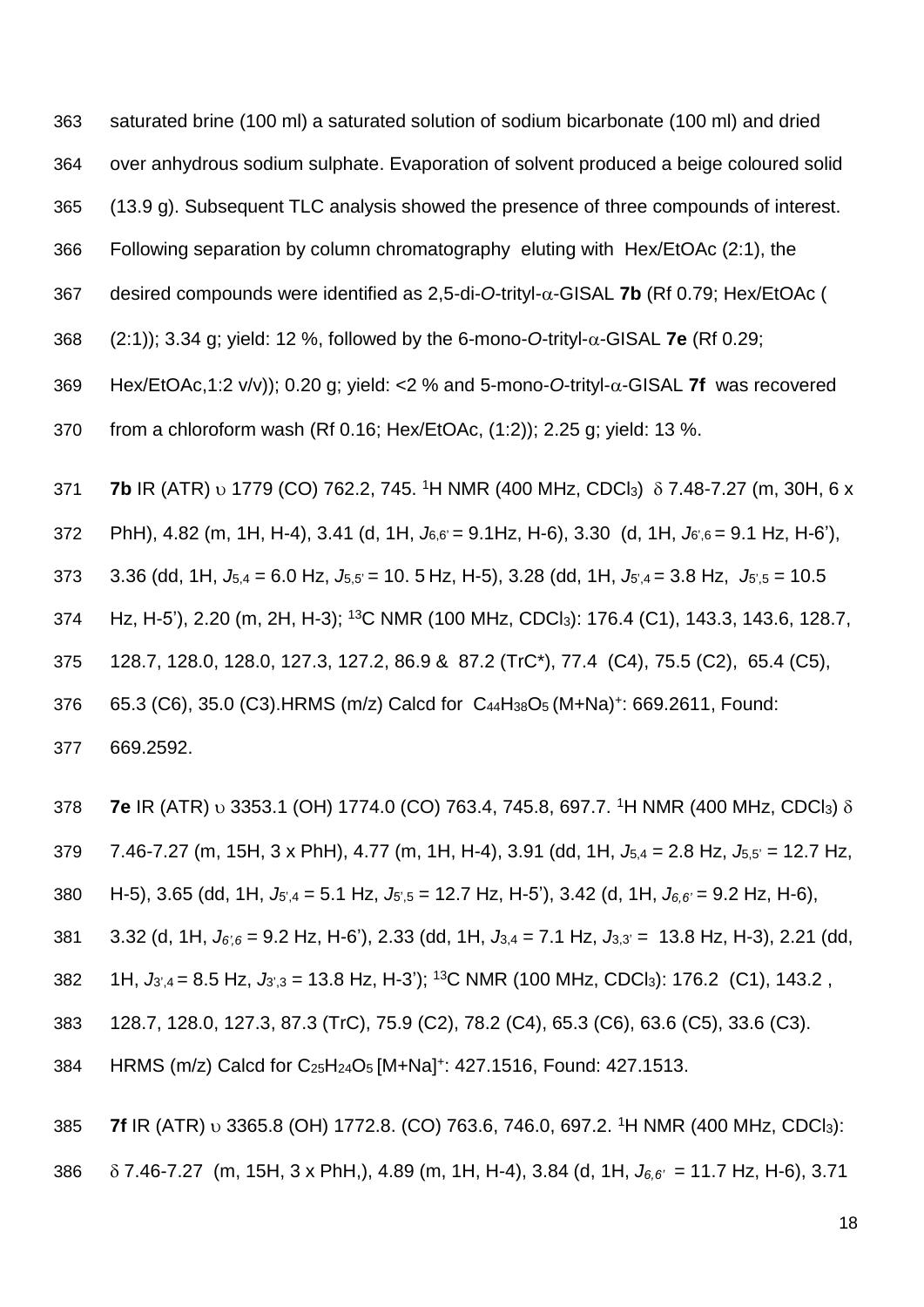(d, 1H, *J6',6*= 11.7 Hz, H-6'), 3.43 (dd, 1H, *J*5,4 = 3.3 Hz, *J*5,5' = 10.5 Hz, H-5), 3.22 (dd, 1H, *J*5',4 = 5.0 Hz, *J*5',5 = 10.5 Hz, H-5'), 2.22 (dd, 1H, *J*3,4 = 6.7 Hz, *J*3,3' = 13.7 Hz, H-3), 2.12 389 (dd, 1H, *J*<sub>3',4</sub> = 8.6 Hz, *J*<sub>3,3'</sub> = 13.7Hz, H-3'); <sup>13</sup>C NMR (100 MHz, CDCl<sub>3</sub>): 177.7 (C1) 143.4, 128.6, 128.0, 127.3, 86.9 (TrC), 77.7 (C4), 73.6 (C2), 65.5 (C6), 64.2 (C5), 34.0(C3).

391 HRMS (m/z) Calcd for C<sub>25</sub>H<sub>24</sub>O<sub>5</sub> (M+Na)<sup>+</sup>: 427.1516, Found: 427.1506.

#### **4.3.4. 5,6-Di-***O***-dibenzyl--D-glucoisosaccharino-1,4-lactone (8b)**

 The dibenzyl derivative **8b** was synthesised using a method adapted from that described by Giordano and Iadonisi [\[29\]](#page-32-3). Dried α-glucoisosaccharino-1,4-lactone **2** (1.0 g, 6.17 mmol) was dissolved in *N,N*-diisopropylethylamine (DIPEA) (2.3mL, 4 eq), and a catalytic amount of dibutyltin oxide (154 mg, 0.1 eq) and tetrabutylammonium bromide (597 mg, 0.3 eq) were added while stirring. Benzyl bromide (BnBr) (6 mL, 8 eq), was added slowly and the reaction 398 was allowed to proceed for 4 h at 90  $^{\circ}$ C. A second portion of BnBr and DIPEA (2 eqs each) 399 were added and the reaction continued for further 2 h at 90  $\degree$ C. The reaction was halted by pouring the reaction solution into a mixture of DCM (50 mL) and water (50 mL). The organic layer was separated, and the aqueous phase was extracted with DCM (2 x 50 mL). The combined organic extracts was dried over anhydrous sodium sulphate and concentrated to dryness to give crude **8b** as a golden syrup which was purified by column chromatography 404 (EtOAc: Hexane 1/1 v/v); to give the product as a transparent oil 1.24 g; yield: 59% . <sup>1</sup>H NMR 405 (400 MHz, CDCl<sub>3</sub>) 7.34-7.29 (m, 10H, ArH), 4.83-4.77 (m, 1H, H-4), 4.54 (AB, 4H, *J*<sub>7</sub><sup> $7$ </sup> = 6.08 Hz, H-7, H-7'), 3.67 (dd, 1H, *J*5,4 = 3.48 Hz, *J*5,5' = 10.97 Hz, H-5), 3.62 (m, 2H, H-6, H- 6'), 3.57 (dd, 1H, *J*5',4 = 5.20 Hz, *J*5',5 = 10.98 Hz, H-5'), 2.33 (2 x dd, 2H, *J*3,4 = 2.12 Hz, *J*3,3'  $408 = 7.50$  Hz, H-3, H-3'); <sup>13</sup>C NMR (100 MHz, CDCl<sub>3</sub>) 176.79 (C1), 137.59, 137.39 (ArCq), 128.50, 127.89, 127.84, 127.79 (ArC), 76.78 (C4), 75.34(C2), 73.73, 73.56 (C7), 72.05 (C6), 410 70.88 (C5), 34.61 (C3). HRMS (m/z) Calcd for  $C_{20}H_{22}O_5$  [M+Na<sup>+</sup>]: 365.1359, Found: 365.1358.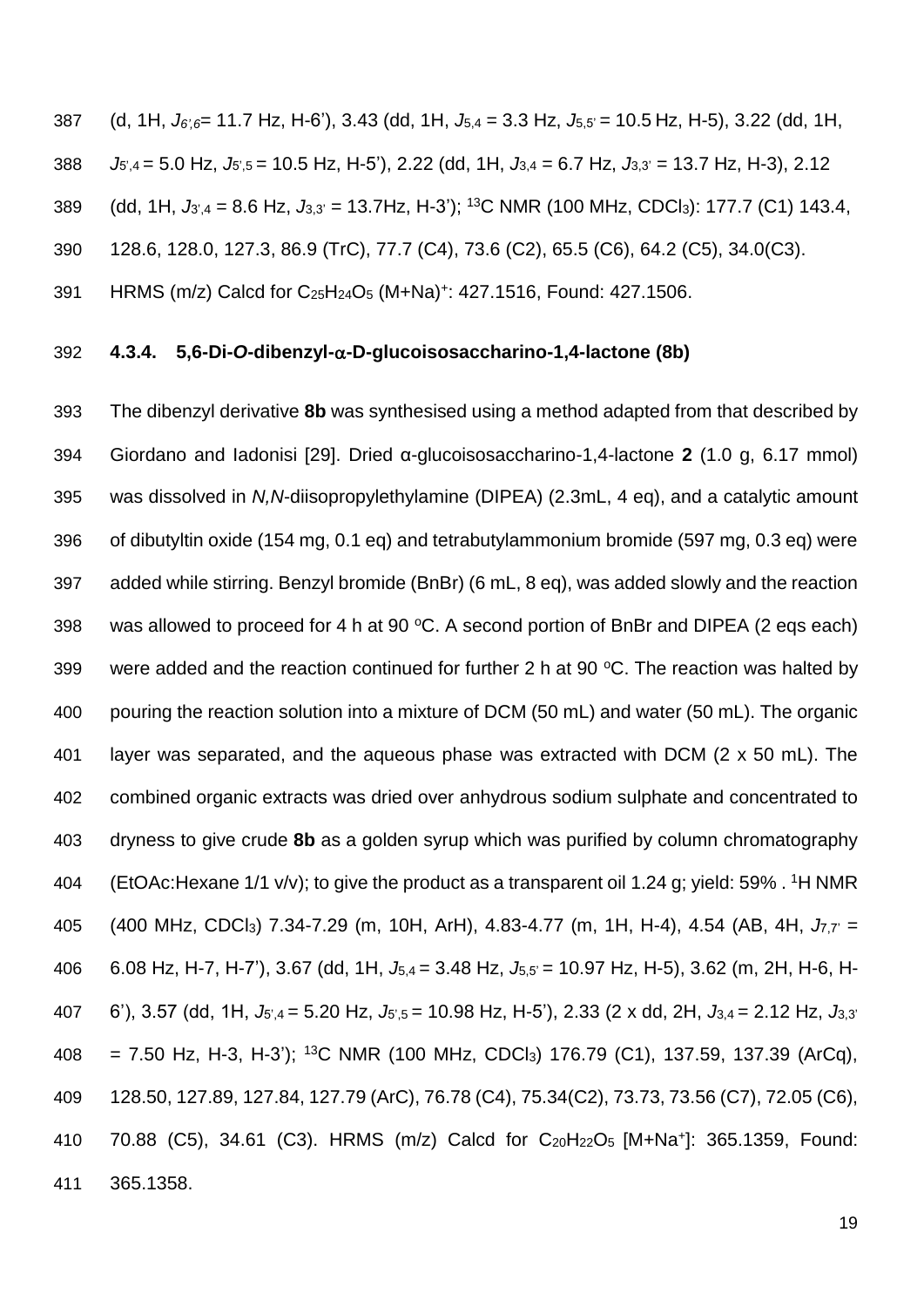#### **4.3.5. 5,6-Di-***O***-tert-butyldimethylsilyl--D-glucoisosaccharino-1,4-lactone (5a)**

 The di-tert-butyldisilyl derivative **9b** was synthesised using a method adapted from that described by Iadonisi et al[\[33\]](#page-32-7) employing only a minimal amount of solvent. Dried α- glucoisosaccharino-1,4-lactone **2** (1.0 g, 6.17 mmol) was suspended in anhydrous pyridine (5 mL) whilst stirring for 20 min at room temperature. It was then added cautiously to a mixture of tert-butyldimethylsilyl chloride (TBDMSCl) (2.1 g, 13.93 mmol, 2.2 eq) while stirring at room temperature. The reaction was allowed to proceed for 4 h after which time DCM (50 mL) and water (50 mL) were added. The organic layer was separated and aqueous layer was further extracted with DCM (2 x 50 mL). The combined organic layer was washed with a 1% CuSO<sup>4</sup> solution (2 x 50 mL), dried over anhydrous sodium sulphate and concentrated to give a crude sample of **9b** as a white solid. The product was purified by chromatography (elution with EtOAc/Hexane; 3:1 v/v) and the early fractions contained pure **9b** (1.66 g; 4.26 mmol; 69 %) (Rf = 0.722; Hexane/EtOAc 3:1 v/v) were combined 425 and the solvent evaporated. IR (ATR) v 3259 (O-H), 2952, 2928, 2886, 2857 (C-H), 1770 (C=O), 1471, 1462, 1360 (C-H), 1255, 1200, 1168 (C-O), 1097, 1044 (Si-OR) 833, 814, 775. <sup>1</sup>H NMR (400 MHz, CDCl3) 4.68-4.60 (m, 1H, H-4), 3.78 (dd, 1H, *J*5,4 = 3.79 Hz, *J*5,5' = 11.55 Hz, H-5), 3.76 (d, 1H, *J*6,6' = 9.85 Hz, H-6), 3.69 (dd, 1H, *J*5',4 = 4.74 Hz, *J*5',5 = 11.55 Hz, H-5'), 3.65 (d, 1H, *J*6',6 = 9.85 Hz, H-6'), 2.32 (dd, 1H, *J*3,4 = 8.30 Hz, *J*3,3' = 14.02 Hz, H-3), 2.17 (dd, 1H, *J*3',4 = 7.40 Hz, *J*3',3 = 14.02 Hz, H-3'), 0.86 (2s, 18H , 2 x TBDMS), 0.05 431 (m, 12H, 2 x TBDMS); <sup>13</sup>C NMR (100 MHz, CDCl<sub>3</sub>): 176.92 (C1), 77.77 (C4), 76.35(C2), 65.42 (C6), 64.30 (C5), 33.72 (C3), 25.82 & 25.78 (TBDMS), 18.31& 18.24 (TBDMS). 433 HRMS (m/z) Calcd for C<sub>18</sub>H<sub>38</sub>Si<sub>2</sub>O<sub>5</sub> [M+Na]<sup>+</sup> : 413.2150, Found: 413.2152.

### **4.3.6 (1',1',3',3'-Tetraisopropyldisiloxane-1,3-diyl)-5,6--D-glucoisosaccharino-1,4- lactone (14)**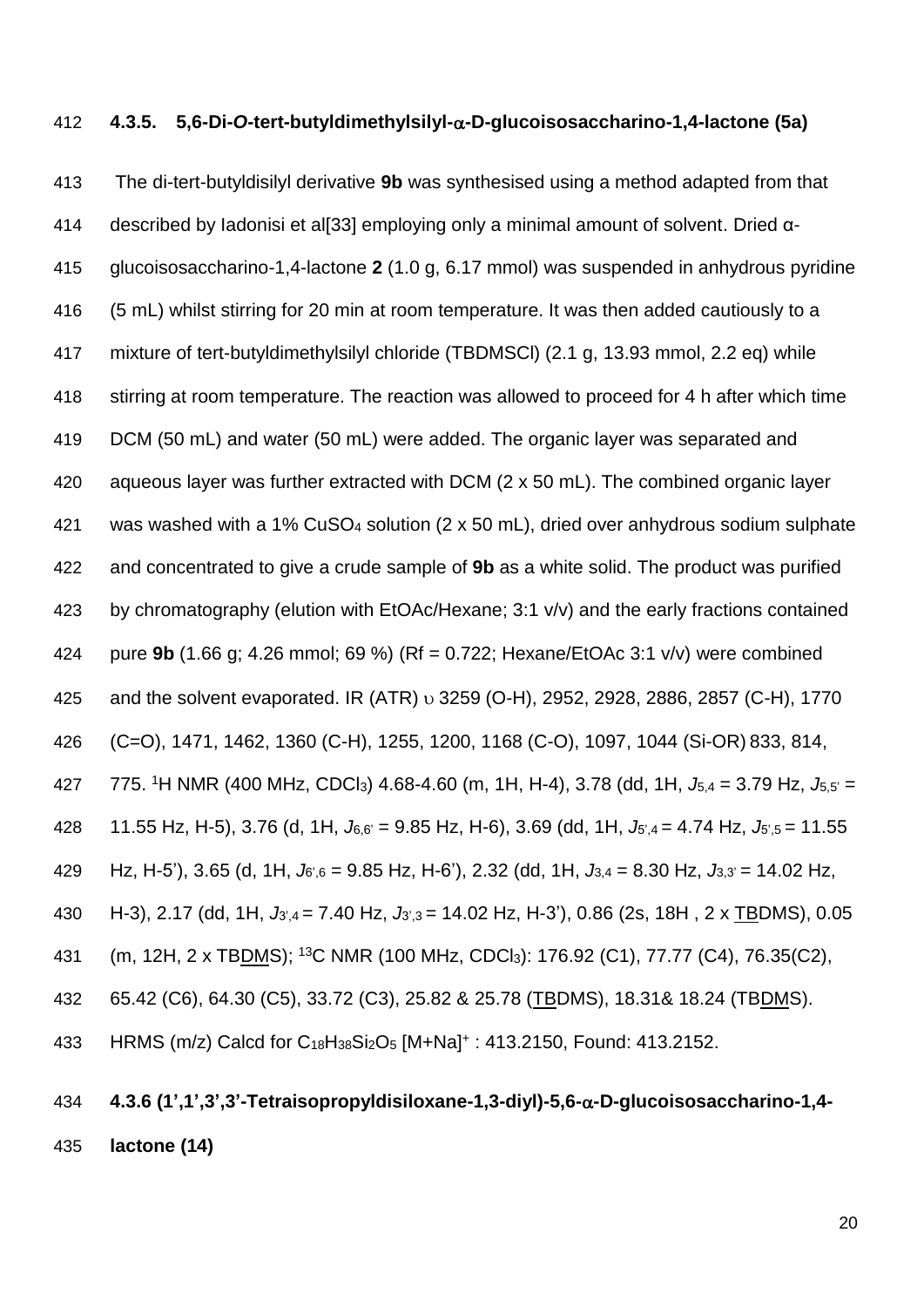Dried α- D-glucoisosaccharino-1,4-lactone **2** (1.0 g, 6.17 mmol) was dissolved in pyridine (6 mL) at room temperature and the solution was added cautiously to 1,3-dichloro-1,1,3,3- tetraisopropyl-1,3-disiloxane (TIPDS-Cl2) (2.17 mL; 6.78 mmol; 1.1 eq) whilst stirring at room temperature. The reaction was allowed to proceed for 4 h. After 4 h it was halted with the addition of DCM (60 mL) and water (60 mL). The organic layer was separated and the aqueous layer was further extracted with DCM (2 x 50 mL). The combined organic layer was washed with an aqueous CuSO4 solution (1%, 2 x 50 mL) dried over anhydrous sodium sulphate and concentrated to give crude **14** (4.14 g) as a brown crystalline syrup which was purified using column chromatography to give the desired product as a pale yellow syrup 445 (2.05 g; 5.07 mmol; 82% yield) (RF: 0.68, Hexane/EtOAc 4/1 v/v). IR (ATR) v 2945, 2867, 446 1771 (C=O), 1464, 1387, 1084, 1042 (R<sub>3</sub>Si-O-SiR<sub>3</sub>), 1012. <sup>1</sup>H NMR (400 MHz, CDCl<sub>3</sub>) 4.70- 4.62 (m, 1H, H-4), 4.07 (d, 1H, *J*6,6' = 10.6 Hz, H-6) 3.94-3.85 (m, 2H, H-5, H-5'), 3.83 (d, 1H, *J*6',6 = 10.6 Hz, H-6'), 2.82 (dd, 1H, *J*3,3' = 13.9 Hz, *J*3,4 = 2.4 Hz, H-3), 2.30 (dd, 1H, *J*3',3  $449 = 13.9$  Hz,  $J_{3,4} = 10.1$  Hz, H-3'), 1.1-0.9 (m, 28H, TIPDS).

<sup>13</sup>C (100 MHz, CDCl3) 178.2 (C1), 76.7(C2), 76.3 (C4), 66.9 (C6), 63.6 (C5), 31.8 (C3),

17.19, 17.11, 17.09 & 17.07 (TIP(CH)DS), 13.5, 13.1, 12.6 & 12.4 (TIP(CH3)DS)

452 HRMS (m/z) calculated mass for  $C_{18}H_{36}O_6Si_2$  [M+NH<sub>4</sub>]<sup>+</sup> 422.2389 found 422.2407

 To confirm the location of the protecting group, **14** (1.5g, 3.71mmol) was acetylated using the procedure described in section 4.5.1 to give, after chromatography, the product **15** as a white semi-crystalline syrup (680 mg, 1.53 mmol; 41% yield); (Rf: 0.721, Hexane/EtOAc 3:1, v/v). IR (ATR) 2944.6, 2867.5, 1779.5 & 1742.1 (C=O), 1463.9, 1369.8, 1084, 1252.1, 457 1215.1, 1082.5, 1043.2 (R<sub>3</sub>Si-O-SiR<sub>3</sub>), 883.1. <sup>1</sup>H NMR (400 MHz, CDCl<sub>3</sub>) 4.82-4.78 (m, 1H, H-4), 4.09 (dd, 1H, *J*5,5' = 12.02 Hz, *J*5,4 = 3.56 Hz, H-5), 4.05 (d, 1H, *J*6,6' = 11.6 Hz, H-6), 4.00 (d, 1H, *J*6,6' = 11.6 Hz, H-6'), 3.85 (dd, 1H, *J*5',5 = 12.0 Hz, *J*5',4 = 2,16 Hz, H-5'), 2.75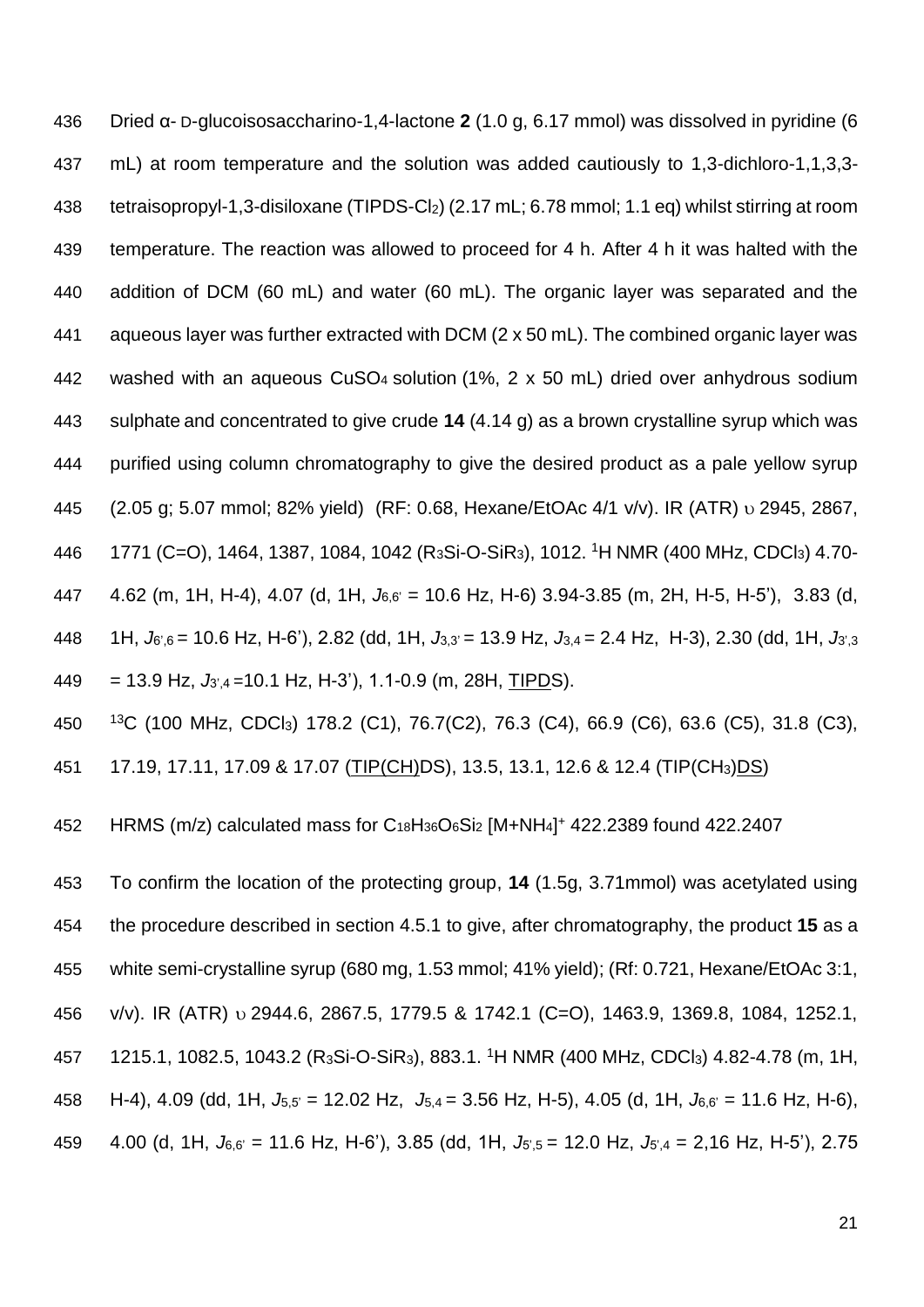(dd, 1H, *J*3,3' = 13.61 Hz, *J*3,4 = 3.52 Hz, H-3), 2.41 (dd, 1H, *J*3',3 = 13.61 Hz, *J*3',4 = 9.9 Hz, H-3') 2.12 (s, 3H, OC**H**3) 1.1-1.0 (m, 28H, TIPDS).

 <sup>13</sup>C (100 MHz, CDCl3) 173.6 (C1), 170.4 (COCH3), 81.7 (C2), 77.0(C4), 64.7 (C5), 64.5 (C6), 30.0 (C3), 20.8 (COCH3), 17.19, 17.15, 17.12 & 17.08 (TIPDS), 13.6, 13.5, 12.6 & 12.3 (TIPDS)

465 HRMS (m/z) calculated mass for C<sub>20</sub>H<sub>38</sub>O<sub>7</sub>Si<sub>2</sub> [M+NH<sub>4</sub>]<sup>+</sup> 464.2494 found 464.2503.

# **4.3.7. 5,6-Di-***O***-fluorenylmethoxycarbonyl--D-glucoisosaccharino-1,4-lactone (10b)** α-D-Glucoisosaccharino-1,4-lactone **2** (2.01 g, 12.4 mmol) and dimethylaminopyridine (DMAP, 0.50 g) were dissolved in anhydrous pyridine (40 mL) and stirred under an atmosphere of nitrogen for 20 min. The mixture was slowly added to a second reaction 470 vessel, cooled to  $0^{\circ}$ C, containing fluorenylmethoxycarbonyl chloride (7.05 g, 273 mmol, 2.2 eq). After the addition was complete, the reaction was allowed to reach room temperature and was stirred, under an atmosphere of nitrogen, for a further 3 h. During this time a large quantity of colourless pyridinium hydrochloride precipitated from solution. The reaction was quenched by adding ice-cold water (100 mL), followed by ice-cold diethyl ether (100 mL). The organic layer was separated and the aqueous phase was extracted with diethyl ether (3 x 100 mL). The combined organic fractions were washed with a large quantity of brine (3 x 100 mL) to remove pyridine. The resulting solution was dried over anhydrous sodium sulphate, before being concentrated under reduced pressure. The crude product was a bright yellow crystalline syrup (3 g) The product was separated via chromatography (eluting with a mobile phase compose of Hexane/EtOAc 1:1 v/v). The target compound **10b** (R<sup>F</sup> = 0.47 Hexane/EtOAc; 1:1v/v) was recovered as a pale yellow 482 solid (yield: 1.47 g, 2.45 mmol, 19.8 %). IR (ATR) v 2945, 2867, 1771 (C=O), 1464, 1387, 483 1084, 1042 (R<sub>3</sub>Si-O-SiR<sub>3</sub>), 1012.<sup>1</sup>H NMR (400 MHz, CDCl<sub>3</sub>),  $\delta$  7.90-7.84 (m, 4H, ArH), 7.65-7.59 (m, 4H, ArH), 7.43-7.37 (m, 4H, ArH), 7.34-7.28 (m, 4H, ArH), 4.92 (m, 1H, H-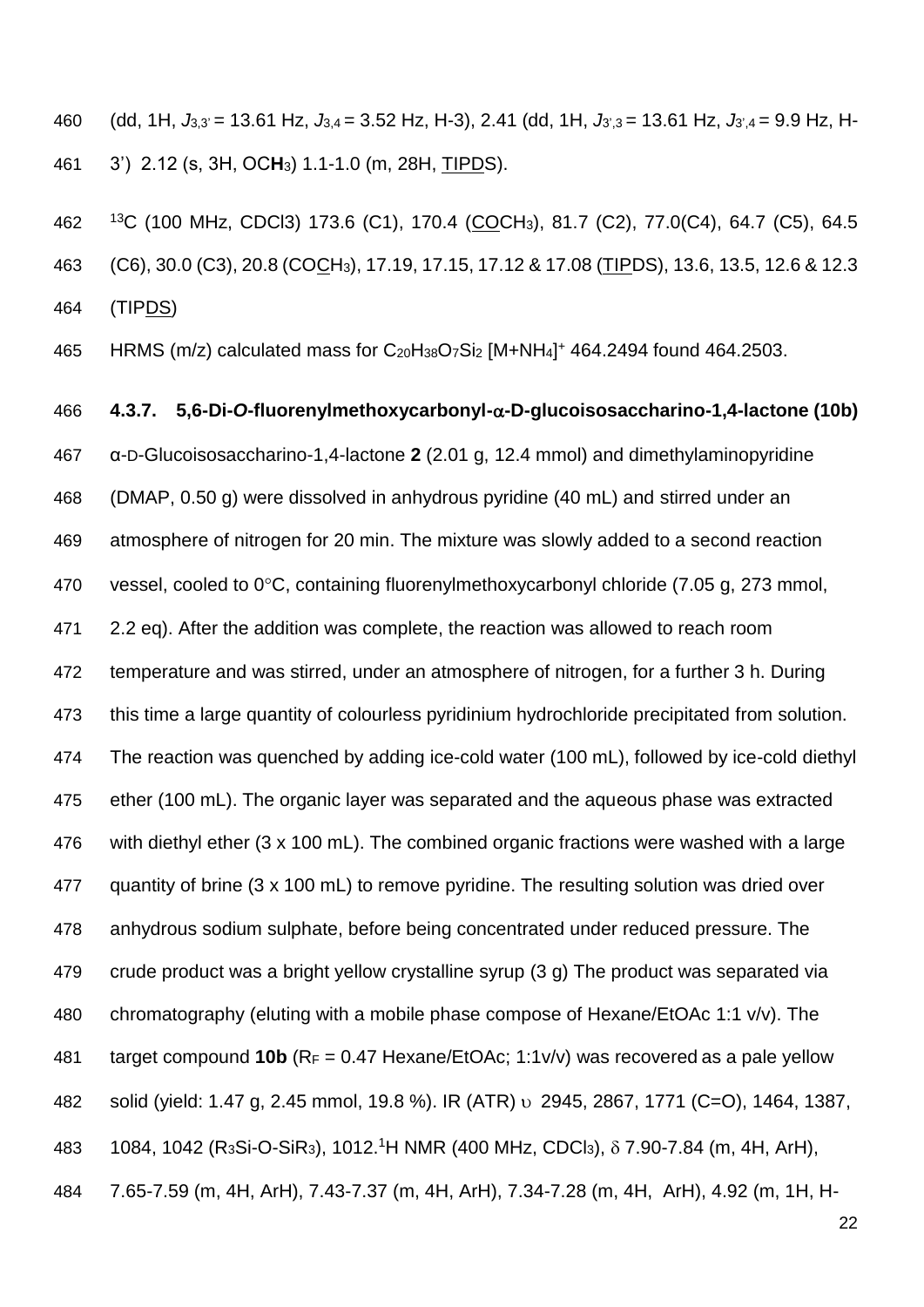4), 4.03-4.52 (m, 10H, 2 x H-5s, 2 x H-6s, 4 x H-8s & 2 x H-9s), 2.44 (dd, 1H, *J3',4* = 6.95 486 Hz,  $J_{3,3}$ ' = 14.2 Hz, H-3'), 2.24 (dd, 1H,  $J_{3,4}$  = 5.67 Hz,  $J_{3,3}$ ' = 14.2 Hz, H-3); <sup>3</sup>C NMR (100 MHz,CDCl3): 175 (C1), 155 (C7), 143,141,128,127,125,120 (ArC), 75.0 (C2), 74.5 (C4), 488 70.4 (C8), 68.9 (C6), 67.8 (C5), 46.8 (C9), 34.7 (C3). Melting point: 76-77 <sup>o</sup>C. HRMS 489 (m/z): Calcd for C<sub>36</sub>H<sub>30</sub>O<sub>9</sub> [M+NH<sub>4</sub>]<sup>+</sup> 624.2228 , Found: 624.2228.

 **4.4 Synthesis of 2,6-di-***O***-protected lactone derivatives (11b and 12b) and their conversion to 2,5,6-tri-***O***-protected lactone derivatives (11c and 12c).**

#### **4.4.1 5-***O***-Fluorenylmethoxycarbonyl-2,6-***O***-isopropyliene--D-glucoisosaccharino-**

**1,4-lactone (11c)**

494 2,6-O-Isopropylidene-α-D-glucoisosaccharino-1,4-lactone **11b**, prepared using the procedures described by Florent *et al[\[13\]](#page-31-8)* (1.38 g, 6.83 mmol), was dissolved in anhydrous 496 pyridine (20 ml). The solution was cautiously added to a flask, maintained at  $0^{\circ}$  C, containing crystalline FMOCCl (2.66 g, 0.01 mmol). The reaction was allowed to proceed for 4 h at room temperature after which time it was carefully added to a beaker containing ice cold water (60 ml) and diethyl ether (60 ml). The organic layer was separated and the aqueous phase was extracted with diethyl ether (3 x 60 ml). The combined organic extracts were washed with a saturated solution of brine (50 mL), water (50 mL) and then dried over anhydrous sodium sulphate before removing the solvent at reduced pressure to give the desired product **11c** as a yellow solid (570 mg, 1.34 mmol; Yield: 19.68%); (Pet. ether/EtOAc 504 3:1 v/v). IR (ATR) v 2945, 2867, 1771 (C=O), 1464, 1387, 1084, 1042 (R3Si-O-SiR3), 1012. 505 <sup>1</sup>H NMR (400 MHz, CDCl<sub>3</sub>) δ: 7.78-7.68 (m, 2H, ArH), 7.59-7.50 (m, 2H, ArH), 7.45-7.40 (m, 2H, ArH), 7.36-7.31 (m, 2H, ArH), 4.88-4.82 (m, 1H, H-4), 4.50-4.37 (m, 4H, 2 x H-5 & 2 x H-6), 4.28-4.08 (m, 3H, H-8 & H-9), 2.20 (dd, 1H, *J*3,3' = 14.38 Hz, *J*3,4 = 7.05 Hz, H-3), 2.55 508 (dd, 1H,  $J_{3,3'} = 14.07$  Hz,  $J_{3',4} = 7.47$  Hz, H-3'); 1.49 (bs, 6H, 2 x CH<sub>3</sub>). <sup>13</sup>C NMR (100 MHz, CDCl3): 174.8 (C1), 154.6 (FMOCCO): 142.8, 141.3, 127.9, 127.1, 125.0, 119.9 (ArC), 112.7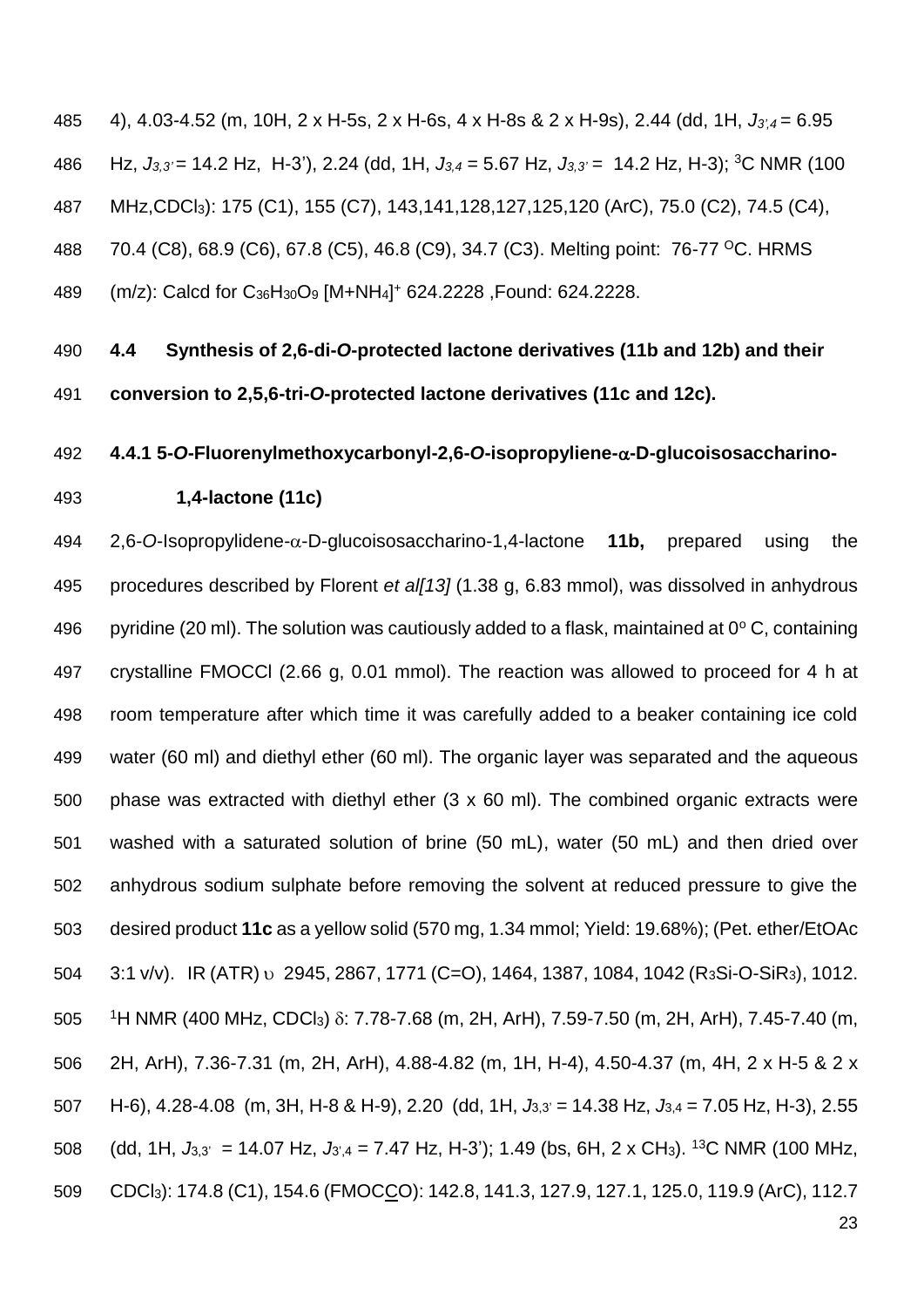(C7), 80.8 (C2), 74.4 (C4), 72.0 (C6), 70.1 (C5), 67.7 ( FMOCCH) 46.4 (FMOCCH2) 36.5 511 (C3), 26.7 (C8), 25.3 (C9). HRMS (m/z) Calcd for C<sub>24</sub>H<sub>24</sub>O<sub>7</sub> [M+Na<sup>+</sup>]: 447.1414, Found: 447.1415.

 **4.4.2 5-***O***-Benzoyl-2,6-***O***-benzylidene--D-glucoisosaccharino-1,4-lactone (12c)** *Synthesis of (7S)- and (7R)-2,6-O-benzylidene--D-glucoisosaccharino-1,4-lactone* **12b** - Freshly distilled benzaldehyde (50 mL; 492 mmol) was added to a round bottomed flask (100 mL) containing α-glucoisosaccharino-1,4-lactone **2** (1.02 g; 6.27 mmol), *p*-TSA (20 517 mg) and  $\sim$  30 4Å molecular sieves. The mixture was left to reflux under a slight vacuum for 518 4 h at 85 °C. After cooling to room temperature, the mixture was gravity filtered to remove the molecular sieves and excess benzaldehyde was removed by vacuum distillation to give the crude product as a semi-crystalline syrup. The crude mixture was purified by column chromatography (fractions were eluted with chloroform with increasing portions of methanol: 1-10%). The product eluted in two distinct bands which, after evaporating to dryness gave 0.90 g and 0.26 g of the required diastereoisomers with a combined yield of 78 %. Using NOESY NMR spectra, it was determined that the first fraction (Rf: 0.17, CHCl3/MeOH 95:5 v/v) was the 7*R-* diastereomer of **12b** whilst the second fraction (Rf: 0.26, CHCl3/MeOH 95:5 v/v) contained the 7*S*-diastereomer of **12b**.

<sup>1</sup>H NMR 7*S-*diastereomer of **12b** (400 MHz, *d*-DMSO): 7.35-7.55 (m, 5H, ArH), 5.98 (s,

1H, PhCH), 5.25 (s, 1H, OH), 4.71 (m, 1H, H-4), 4.33 (d, 1H, *J*6,6' = 9.0 Hz, H-6), 4.16 (d,

1H, *J*6',6 = 9.0 Hz, H-6'), 3.67 (dd, 1H, *J5,4* = 2.0 Hz, *J*5,5'= 12.1 Hz, H-5), 3.49 (dd, 1H, *J5',4*

 $= 3.2$  Hz,  $J_{5.5} = 12.2$  Hz, H-5<sup>'</sup>) 2.49 (m, 2H, H-3,3<sup>'</sup>) . <sup>13</sup>C NMR (100 MHz, *d*-DMSO): 176.4

(C1), 136.7, 127.4, 128.8, 130.2 (ArC), 104.9 (C7), 81.2 (C2), 78.7 (C4), 35.4 (C3), 62.5

(C5), 72.9 (C6).

 <sup>1</sup>H NMR 7*R-*diastereoisomer **12b** (400 MHz, *d*-DMSO): 7.38-7.60 (m, 5H, ArH), 5.91 (s, 1H, PhCH), 5.21 (s, 1H, OH), 4.68 (m, 1H, H-4), 4.44 (d, 1H, *J*6,6' = 9.5 Hz, H-6), 4.04 (d,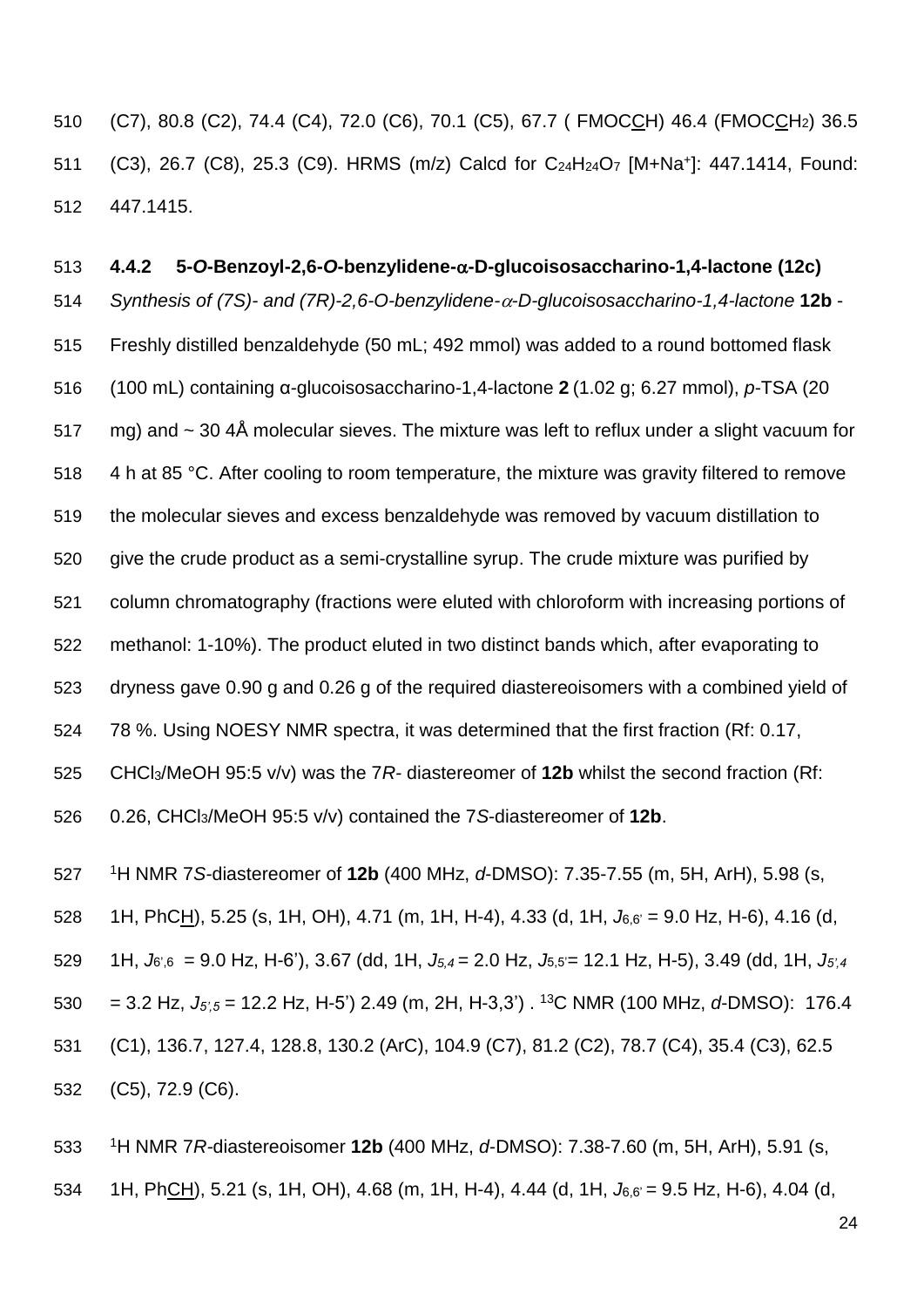1H, *J*6',6 = 9.5 Hz, H-6'), 3.68 (m, 1H, H-5), 3.49 (dd, 1H, *J*5',4 = 3.4 Hz, *J*5',5 12.3 Hz, H-5'), 2.60 (dd, 1H, *J*3,4 = 7.7 Hz, *J*3,3' = 13.8 Hz, H-3), 2.33 (dd, 1H, *J3',4* = 6.0 Hz, *J3',3* = 14.0 Hz, H-3'). <sup>13</sup>C NMR (100 MHz, *d*-DMSO): 175.8 (C1), 136.9, 130.2,127. 9, 128.7 (ArC), 105.0 (C7), 81.0 (C2), 78.5 (C4), 73.3 (C6), 62.5 (C5), 34.5 (C3).

 *Synthesis of 5-O-benzoyl-(7R)-2,6-O-benzylidene--D-glucoisosaccharino-1,4-lactone* **12c.** Compound **12b** (0.90 g; 3.60 mmol) was dissolved in pyridine (50 mL) and benzoyl chloride (1.5 g; 1.3 mL; 10.7 mmol) and a catalytic quantity of DMAP (20 mg) were added. The reaction was stirred at room temperature for 2 h. The pyridine was removed by rotary evaporation and the resulting brown residue was dissolved in diethyl ether (50 mL) and washed with a saturated sodium hydrogen carbonate solution (2 x 20 mL) and then with saturated sodium chloride (20 mL). The organic layer was reduced to dryness, the crude product was dissolved in sodium dried ether (20 mL) and this was once again dried on the rotary evaporator. This process was repeated with sodium dried ether until the odour of pyridine had disappeared to give a mixture of the desired product and pyridinium hydrochloride as a semi-solid syrup. Finally, a small amount of the desired product was obtained by recrystallization from petroleum ether, the residue was dissolved in petroleum 551 ether (bpt 40-60  $\textdegree$ C,10 mL) and the volume of the solvent was reduced slowly until a white cloudy solution was first observed. After cooling to room temperature, the mixture was chilled at 5 °C for 3 h until white crystals were visible which were filtered under gravity and dried at room temperature in a desiccator to isolate the crystalline product **12c** as white 555 needles (0.26 g; yield: 20 %). IR (ATR) v 1766.9 & 1727.2 (CO) 759.4, 708.6., 695.0. <sup>1</sup>H NMR (400 MHz, *d*-DMSO): 8.05-7.35 (m, 10H, ArH), 5.98 (s, 1H, PhCH), 5.06 (m,1H, H- 4), 4.46 (dd, 1H, *J*5,4 = 6.7 Hz, *J*5,5' = 12.4 Hz, H-5), 4.57 (dd, 1H, *J*5',4 = 2.7 Hz, *J*5',5 = 12.4 558 Hz, H-5'), 4.33-4.31 (2 x d, 2H,  $J_{6.6'} = 8.8$  Hz, H-6, H-6'), 2.64 (m, 2H, H-3, H-3'). <sup>13</sup>C NMR (100 MHz, *d*-DMSO): 175.2 (C1), 165.9 (PhCO), 136.4, 134.1,130.3, 129.8, 129.7, 129.3,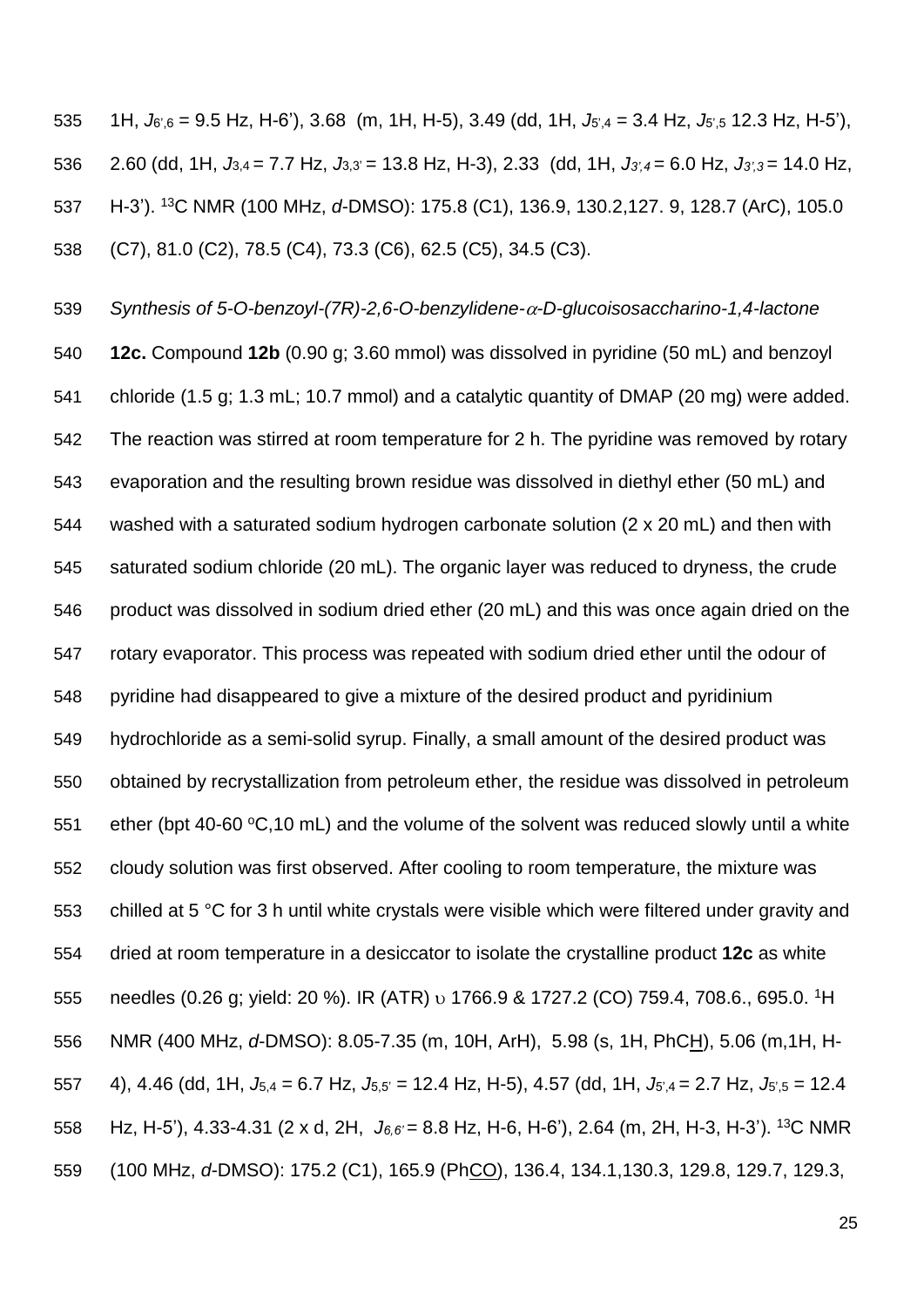- 560 128.8 & 127.5 (ArC), 104.9 (C7), 80.9 (C2), 76.1 (C4), 71.4 (C6), 65.7 (C5), 34.9 (C3).
- 561 HRMS (m/z) Calcd for C<sub>20</sub>H<sub>18</sub>O<sub>6</sub> [M+K]<sup>+</sup>: 393.0735, Found: 393.0735,

## 562 **4.5 Preparation of orthogonally protected trisubstituted 2--D-glucoisosaccharino-**563 **1,4-lactone**

#### 564 **4.5.1 2-***O***-Acetyl-5,6-di-***O***-benzyl--D-glucoisosaccharino-1,4-lactone (8c)**

565 5,6-di-*O*-Dibenzyl-D-glucoisosaccharino-1,4-lactone **8b** (1.0 g, 2.92 mmol) was reacted with 566 acetic anhydride (10 m) and sodium acetate (0.5 g) employing the procedure described in 567 section 4.2.1 to give a brown crystalline syrup which was purified by column 568 chromatography ( EtOAc/hexane 5/1-1:1 v/v ) providing **8c** as a colourless oil (330 mg; 0.86 569 mmol; 29.4%); (Rf: 0.211; EtOAc/hexane 1:1 v/v). IR (ATR) v 2866, 1775 & 1740 (C=O), 570 1453, 1369, 1205 & 1096 (C-O), 736, 697. <sup>1</sup>H NMR (400 MHz, CDCl<sub>3</sub>) 7.33-7.26 (m, 10H, 571 ArH), 4.96-4.90 (m, 1H, H-4), 4.52-4.49 (2d, 4H,  $J_{7.7}$  = 4.72 Hz, H-7s), 3.70 (m, 2H, H-6), 572 3.63 (dd, 1H, *J*5,4 = 3.96 Hz, *J*5,5' = 10.7 Hz, H-5), 3.57 (dd, 1H, *J*5',4 = 5.04, *J*5',5 = 10.7 Hz, H-573 5'), 2.60 (dd, 1H,  $J_{3,4} = 5.84$  Hz,  $J_{3,3'} = 14.3$  Hz, H-3), 2.42 (dd, 1H,  $J_{3',4} = 5.12$  Hz,  $J_{3',3} = 14.3$ 574 Hz, H-3'), 2.10 (s, 3H, CH<sub>3</sub>CO). <sup>13</sup>C NMR (100 MHz, CDCl<sub>3</sub>): 173.66 (C1), 170.00 (CH<sub>3</sub>CO), 575 137.72 & 137.20 (PhCq), 128.48, 128.46, 127.89, & 127.78 (PhC), 79.44 (C2), 76.51 (C1), 576 73.86 & 73.46 (PhCH<sub>2</sub>), 71.59 (C6), 71.10 (C5), 31.96 (C3), 20.63 (CH<sub>3</sub>CO). HRMS (m/z) 577 Calcd for C<sub>22</sub>H<sub>24</sub>O<sub>6</sub> [M+NH<sub>4</sub>]<sup>+</sup>: 402.1911, Found: 402.1910.

## 578 **4.5.2. 2-***O***-Acetyl-5,6-di-***O***-tert-butyldimethylsilyl--D-glucoisosaccharino-1,4-**

# 579 **lactone (9c)**

580 The same procedure as described above for the synthesis of **8c** was used to prepare **9c**. 581 After chromatography, the product **9c** was recovered as a white crystalline semi-solid (900 582 mg, 2.08 mmol; 81%; Rf: 0.821, Hexane/EtOAc 3:1, v/v). IR (ATR) v 2954, 2929, 2857, 583 1783 &1747 (C=O), 1472, 1369, 1251, 1209 (C-O), 832, 776. <sup>1</sup>H NMR (400 MHz, CDCl<sub>3</sub>)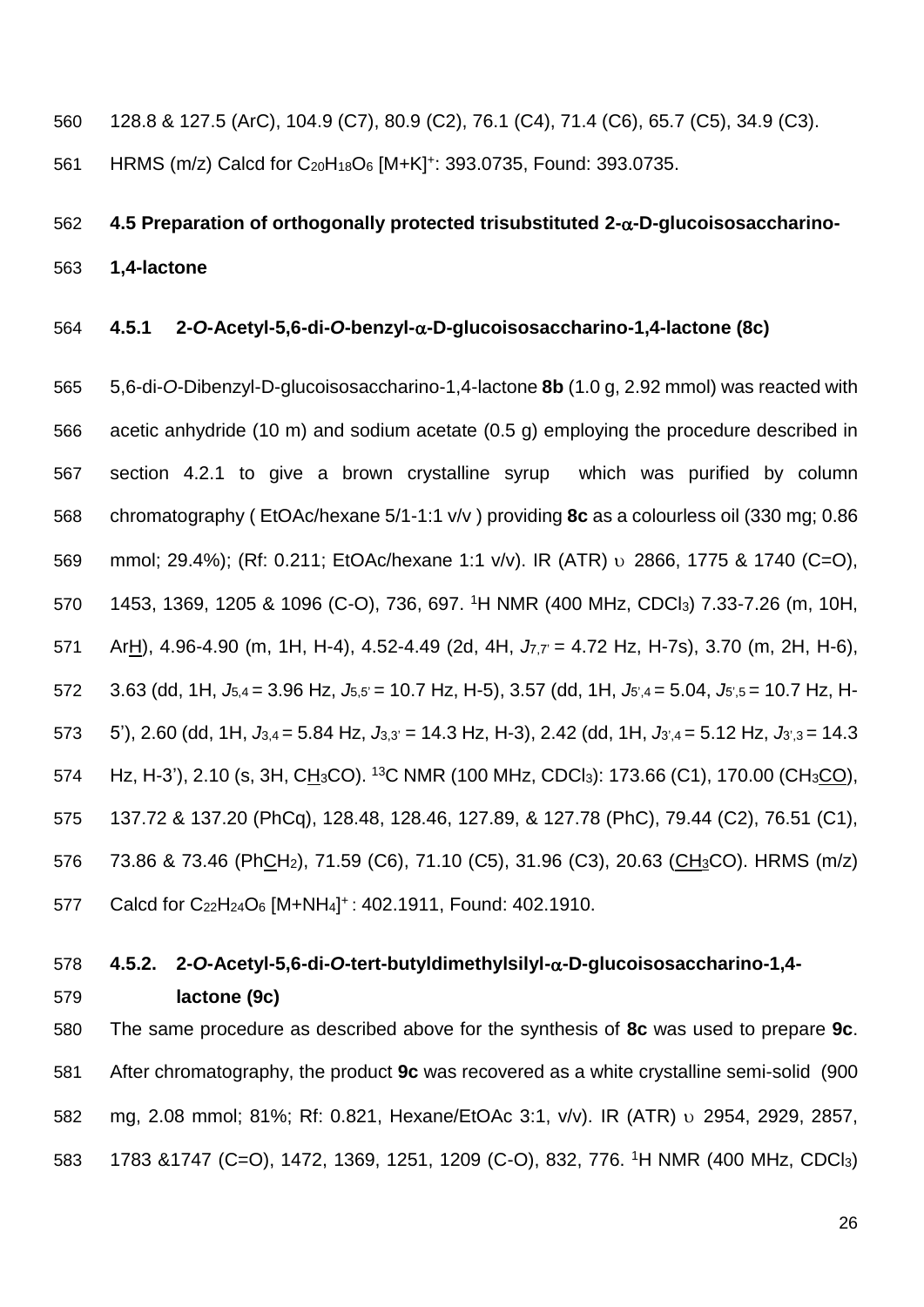4.37-4.70 (m, 1H, H-4), 3.79 (d, 1H, *J*6,6' = 9.80 Hz, H-6), 3.72 (d, 1H, *J*6',6 = 9.80 Hz, H-6'), 3.70-3.64 (m, 2H, H-5), 2.48 (dd, 1H, *J*3,4' = 6.30 Hz, *J*3,3' = 14.50 Hz, H-3), 2.24 (dd, 1H, *J*3',4 = 5.65 Hz, *J*3',3 = 14.48 Hz, H-3'), 2.01 (s, 3H, CH3CO), 0.82 (2s, 18H, 2 x TBDMS), 0.00 587 (4s, 12H, 2 x TBDMS). <sup>13</sup>C NMR (100 MHz, CDCl<sub>3</sub>): 173.70 (C1), 169.74 (CH<sub>3</sub>CO), 80.31 (C2), 77.57 (C4), 65.36 (C6), 64.54 (C5), 31.57 (C3), 25.70, 25.63, 25.57 (TBDMS), 20.43 589 (CH<sub>3</sub>CO), -5.23, -5.55, -5.60 (TBDMS). HRMS (m/z) Calcd for C<sub>20</sub>H<sub>40</sub>Si<sub>2</sub>O<sub>6</sub> [M+Na]<sup>+</sup>: 455.2256, Found: 455.2257.

### **4.5.3 2-***O***-Acetyl-5,6-di-***O***-fluorenylmethoxycarbonyl--D-glucoisosaccharino-1,4- lactone (10c).**

 5,6-di-*O*-FMOC-α-GISA<sup>L</sup> (**10b,** 2.34 g, 3.86 mmol) was added to a round bottom flask containing acetic anhydride (12.5 ml, 0.13 mol) and ZnCl2 (0.5 g). The solution was heated 597 to 100 °C and the reaction was allowed to proceed for 4 h at 100 °C. After 4h the sample was cooled to room temperature and the contents of the flask were poured cautiously onto ice cool water (100mL) to give the product as a semisolid. The suspension was stirred for 30 min over which time the product solidified. The solid was filtered and the residue dried at room temperature overnight to give **10c** as a white powder (1.5 g; 2.14 mmol, 55%). IR 602 (ATR) v 1784, 1745 & 1709 (C=O), 1253, 1206 (C-O), 784, 759, 739. <sup>1</sup>H NMR (400 MHz, CDCl3) 7.77-7.73 (m, 4H, ArH), 7.61-7.56 (m, 4H, ArH), 7.42- 7.36 (m, 4H, ArH), 7.34-7.27 (m, 4H, ArH), 5.13-5.05 (m, 1H, H-4), 4.53-4.40 (m, 6H, 4 x H-8 & 2 x H-5), 4.32-4.22 (m, 3H, 2 x H-6 & H-9), 2.60 (dd, 1H, *J*3,4 = 9.38 Hz, *J*3,3' = 14.32 Hz, H-3), 2.43 (dd, 1H, *J*3',4 = 606 5.93, *J<sub>3',3</sub>* = 14.32 Hz, H-3'), 2.17 (s, 3H, CH<sub>3</sub>CO). <sup>13</sup>C NMR (100 MHz, CDCl<sub>3</sub>): 177.6, 177.1 (FMOCO), 171.7 (C1), 170.1 (CH3CO), 143.2 & 141.1 (ArCq), 128.5, 127.2, 125.1 & 120.5 (ArC), 77.6 (C2), 74.7 (C4), 70.7 (C8), 68.8 (C6), 67.7 (C5), 31.7 (C3), 21.1 609 (COCH<sub>3</sub>). HRMS (m/z) Calcd for C<sub>38</sub>H<sub>32</sub>O<sub>10</sub> [M+ Na]<sup>+</sup> 648.1995, found 648.1992.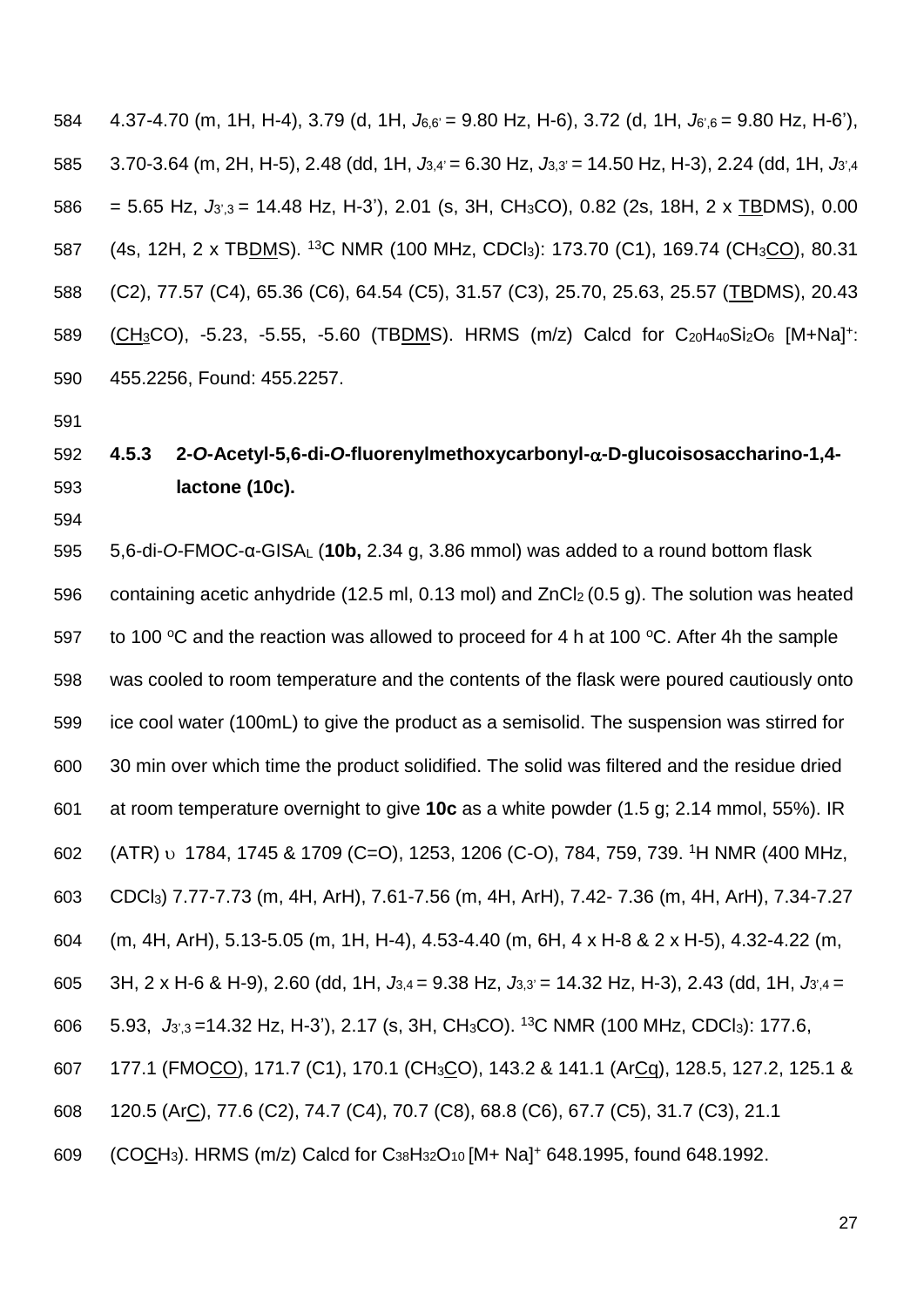#### **4.6 Preparation of mono-protected lactone derivatives (7e-f, 9e and 10e-10f)**

- 
- 
- **4.6.1** The single step preparation of the mono-protected lactones **7e** and **7f** was described in section 4.3.3

#### **4.6.2 5-***O***-***tert***-Butyldimethylsilyl-α-D-glucoisosaccharino-1,4-lactone (9e).**

 α-D-Glucoisosaccharino-1,4-lactone **2** (1.0 g 6.17 mmol) was dissolved in pyridine (5 mL) and the resulting solution was cautiously added dropwise to TBDMSCl (1.02 g, 6.79 mmol, 1.1 eq) while stirring. The reaction was allowed to proceed for 4 h at room temperature. After 4h the contents of the flask were added to DCM (50 mL) and water (50 mL) and the two layers were separated. The aqueous layer was further extracted with DCM (2 x 50 mL) and the combined organic layer was washed with 1% CuSO4, dried over anhydrous sodium sulphate and concentrated to give a white crystalline syrup **9e** (780 mg; 2.83 mmol; Yield: 46%); ( RF: 0.35, Hexane/EtOAc 3:1 v/v). IR (ATR) 3407 (O-H), 2952, 2929, 2856 (C-H), 623 1761 (C=O), 1463, 1361 (C-H), 1254, 1201, 1122 (C-O), 1034 (Si-OR) 833, 776, <sup>1</sup>H NMR (400 MHz, CDCl3) 4.72- 4.69 (m, 1H, H-4), 3.87 (dd, 1H, *J*5,4 = 3.20 Hz, *J*5,5' = 11.70 Hz, H- 5) 3.78 (d, 1H,*J*6,6' = 11.80 Hz, H-6), 3.69 (d, 1H, *J*6',6 = 11.83 Hz, H-6'), 3.66 (dd, 1H, *J*5',4 = 3.76 Hz, *J*5',5 = 11.74 Hz, H-5'), 2.21 (m, 2H, H-3, H3'), 0.85 (s, 9H, TBDMS), 0.04 & 0.03 627 (2s, 6H, TBDMS). <sup>13</sup>C NMR (100 MHz, CDCl<sub>3</sub>): 177.76 (C1), 78.57 (C4), 75.61(C2), 65.36 (C6), 63.56 (C5), 33.31 (C3), 25.70 (TBDMS), -5.42, -5.49 (TBDMS). HRMS (m/z) 629 Calculated mass for  $C_{12}H_{24}SiO_5$  [M+Na]<sup>+</sup> 299.1285, found 299.1284.

.

### **4.6.3 5-***O***-Flourenylmethoxycarbonyl-α-D-glucoisosaccharino-1,4-lactone (10e) and 6-***O***-flourenylmethoxycarbonyl-α-D-glucoisosaccharino-1,4-lactone (10f)** Dry α-D-Glucoisosaccharino-1,4-lactone (1.0 g, 6.17 mmol) was dissolved in 3-picoline (20

635 mL) and the resulting solution was added cautiously, whilst stirring, to cooled 0 °C crystalline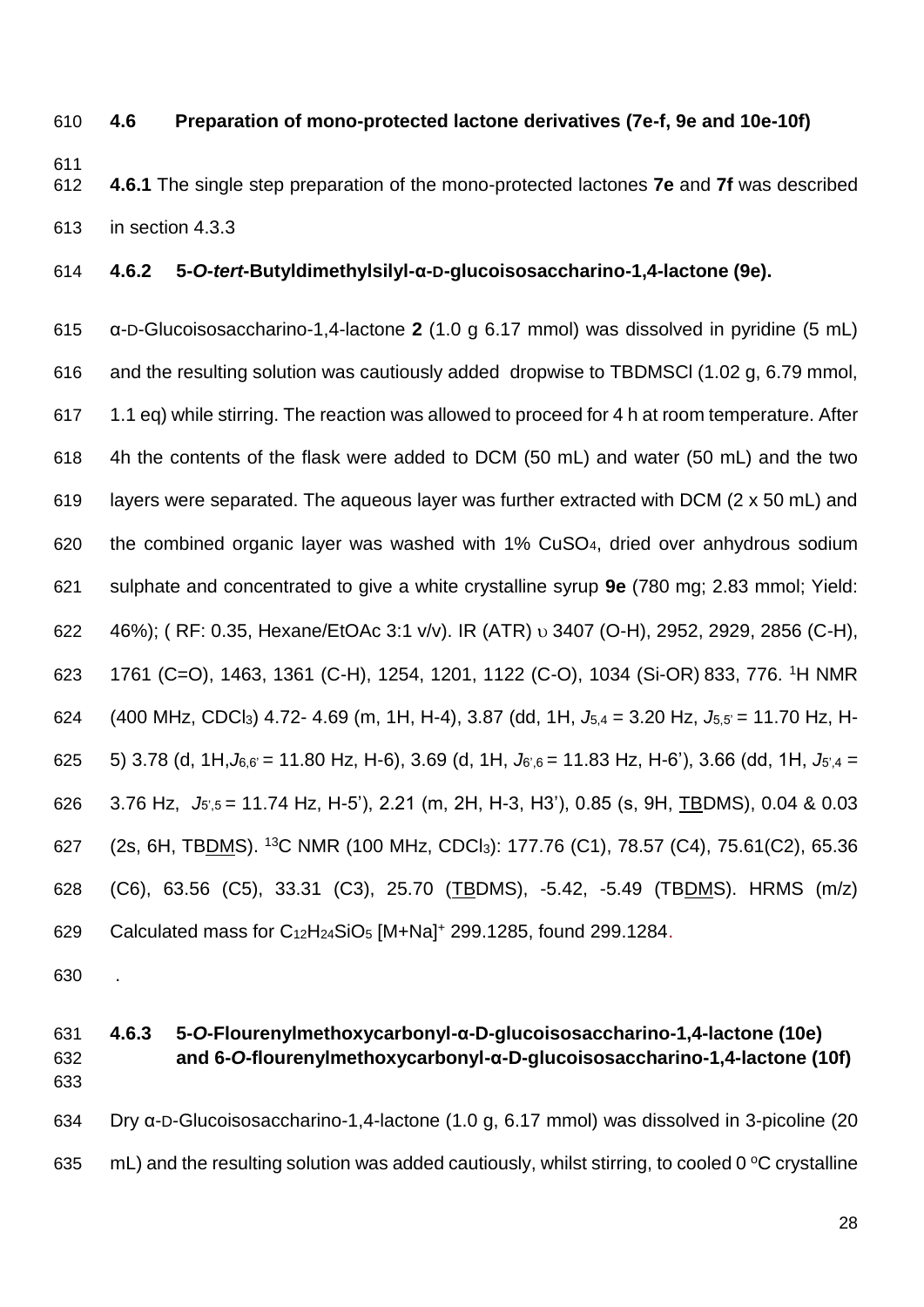9-flourenylmethyloxycarbonyl chloride (FMOCCl) (3.35 g, 13 mmol). The reaction was allowed to proceed for 3 h at room temperature. Cold water (60 mL) followed by diethyl ether (60 mL) were added. The organic layer was separated and the aqueous layer was extracted with diethyl ether (2 x 60 mL). The combined extracts was washed with 2M HCl (2 x 100 mL), brine (2 x 100 mL) and dried over sodium sulphate, concentrated to dryness to give a pale yellow crystalline crude syrup (3.62 g). The crude was separated using column chromatography to give **10e** (0.56 g, 1.46 mmol, 24% yield, R<sup>F</sup> = 0.120) and **10f** (1.32 g, 643 3.44 mmol, 56% yield,  $R_F = 0.170$ ). IR (ATR)  $\nu$ 

644 (**10 e**) IR (ATR)  $\upsilon$  3460 (O-H), 1747 (C=O), 1450, 1193 & 1256 (C-O), 738 (Ar C-H). <sup>1</sup>H NMR (400 MHz, CDCl3, **10e**) 7.78-7.33 (m, 8H, ArH), 5.0-4.93 (m, 1H, H-4), 4.47-4.42 (m, 3H, H- 8, H-8' & H-9), 4.29-4.24 (m, 2H, H-5, H-5'), 3.86 (d, 1H, *J*6,6'= 11.9 Hz, H-6), 3.73 (d, 1H *J*6',6 = 11.9 Hz, H-6), 2.35 (dd, 1H, *J*3,3' =13.17 Hz, *J*3,4 *=* 7.0 Hz, H-3), 2.07 (dd, 1H, *J*3',3 = 648 13.17 Hz,  $J_{3',4}$  =8.56 Hz, H-3').<sup>13</sup>C (100 MHz, CDCl<sub>3</sub>) 177.4 (C1), 155.1 (C7), 143.3, 141.7 , 128.3 , 127.2 , 125.6, 120.5 (ArC), 76.0 (C2), 75.2 (C4), 70.9 (C8), 67.6 (C5), 65.2 (C6),  $46.7$  (C9), 33.6 (C3). HRMS (m/z) Calcd for C<sub>21</sub>H<sub>20</sub>O<sub>7</sub> [M+Na]<sup>+</sup>: 407.1101, Found: 407.1101.

651 (**10 f**) IR (ATR) v 3442 (O-H), 1747.5 (C=O), 1450, 1195 & 1256, (C-O), 727 (Ar C-H).<sup>1</sup>H NMR (400 MHz, CDCl3, **10f**) 7.74-7.30 (m, 8H, ArH), 4.83-4.75 (m, 1H, H-4) 4.49 (d, 1H, *J*6,6' = 12.0 Hz, H-6), 4.41 (m, 2H, H-8, H-8'), 4.33 (d, 1H, *J*6',6 = 12.0 Hz, H-6), 4.23 (t, 1H, *J*9,8= 8.37 Hz H-9), 3.92 (dd, 1H, *J*5,5' = 12.98, *J*5,4 =2.50 Hz, H-5) 3.62 (dd, 1H, *J*5',5 = 12.98 655 Hz,  $J_{5,4} = 4.12$  Hz, H-5'), 2.31 (2 x d, 2H,  $J_{3,3'} = 7.31$  Hz, H3, H3'). <sup>13</sup>C (100 MHz, CDCl<sub>3</sub>) 175.8 (C1), 154.9 (C7), 143.1, 141.7, 128.6, 127.2, 125.4, 120.3 (ArC), 79.2 (C2), 74.9 (C4), 70.6 (C8), 69.0 (C6), 63.6 (C5), 46.4 (C9), 33.8 (C3). HRMS (m/z) Calcd for C21H20O<sup>7</sup> 658 [M+K]<sup>+</sup>: 423.0841, Found: 423.0854.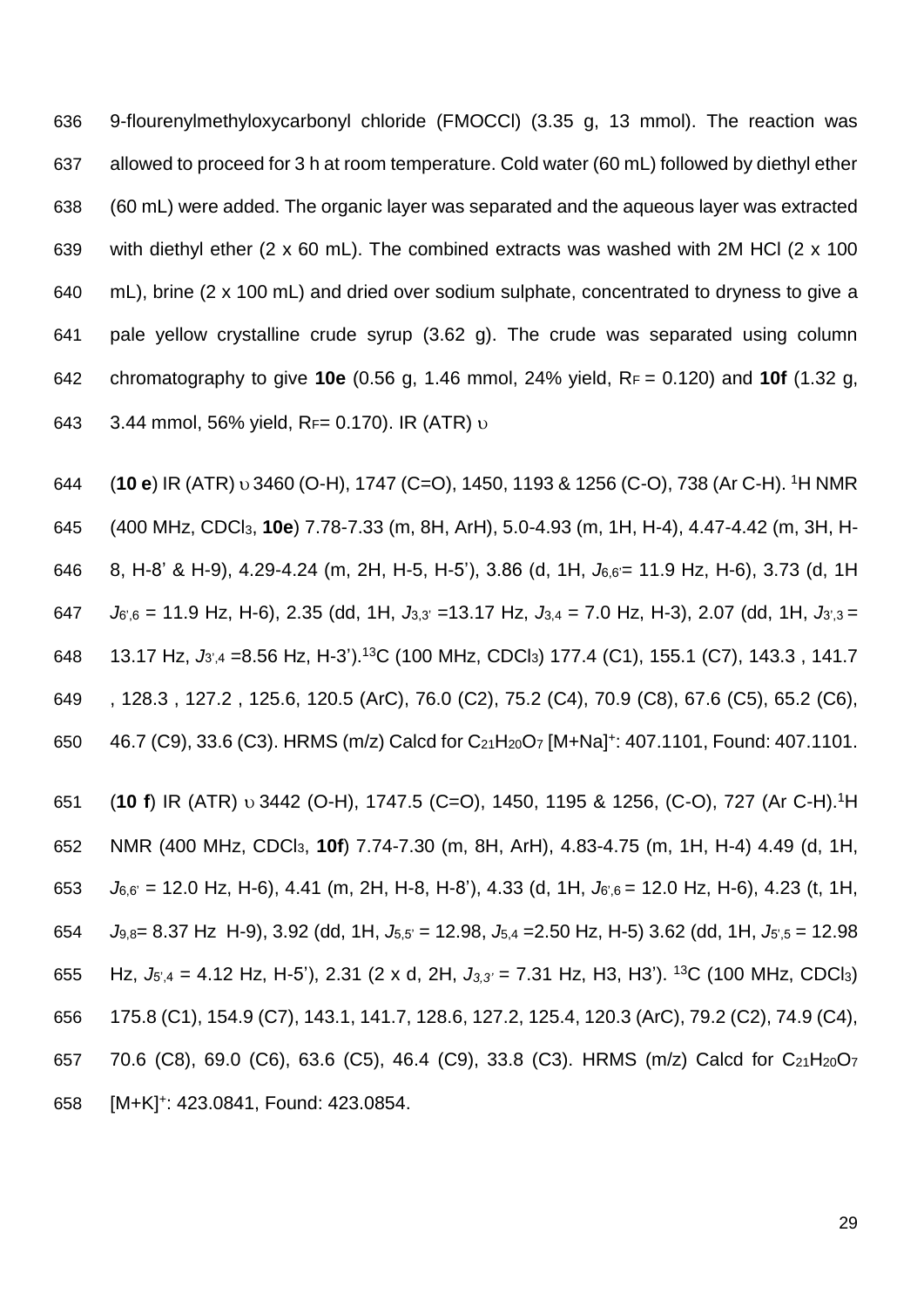**4.7 Preparation of 5,6-diprotected lactone derivative (13) in a one pot sequential reactions**

 **4.7.1 5-***O***-***tert***-Butyldimethylsilyl-6-***O***-acetyl--D-glucoisosacharino-1,4-lactone (13)** Dried α-D-glucoisosaccharino-1,4-lactone **2** (500 mg, 3.09 mmol) was dissolved in pyridine (6 mL) whilst stirring for 10 min at room temperature. It was then added cautiously to tert- butyldimethylsilyl chloride (TBDMSCl) (520 mg; 3.45 mmol; 1.1 eq) while stirring at room 665 temperature. The reaction was allowed to proceed for 1h, then acetyl chloride (250 µL; 3.40 mmol; 1.1 eq) was added cautiously. The reaction was allowed to continue for a further 2 h at room temperature. After 2 h, the reaction was halted with DCM (50 mL), followed by water (50 mL). The aqueous layer was further extracted with DCM (2 x 30 mL) and the combined organic layer was dried over anhydrous sodium sulphate and concentrated to give a crude **13** (3.30 g) as a brown syrup which was purified using column chromatography to give the desired product as a white solid (300 mg; 0.754 mmol; 672 Yield: 24 %); (RF: 0.42; Hexane/EtOAc 5:1 v/v). IR (ATR) v 3420 (O-H), 2954, 2930, 2857, 1750 (C=O), 1463, 1377 (C-H), 1203, 1129 (C-O), 1044 (Si-OR), 1011, 833, 777. <sup>1</sup>H NMR (400 MHz, CDCl3) 4.72-4.68 (m, 1H, H-4), 4.37 (d, 1H, *J*6,6' = 11.56Hz, H-6), 4.19 (d, 1H, *J*6',6 = 11.56 H-6'), 3.92 (dd, 1H, *J*5,5' = 11.72, *J*5,4 = 3.12 Hz, H-5 ), 3.66 (dd, 1H, *J*5',5 676 = 11.72,  $J_{5,4} = 3.36$  Hz, H-5'), 2.38 (dd, 1H,  $J_{3,3} = 13.83$ ,  $J_{3,4} = 8.08$  Hz, H-3), 2.23 (dd, 1H, *J*3',3 = 13.83, *J*3',4 = 6.88 Hz, H-3'), 2.08 (CH3CO), 0.87 (s, 9H, TBDMS), 0.06 & 0.05 (2s, 6H 678 TBDMS). <sup>13</sup>C (100 MHz, CDCl3) 175.5 (C1), 170.8 (C7), 77.97 (C4), 74.9 (C2), 65.6 (C6), 63.3 (C5), 33.7 (C3), 25.8 (TBDMS), 20.7 (C8), -5.4, -5.5 (TBDMS). HRMS (m/z): Calculated mass for C14H26O6Si [M+Na]<sup>+</sup> 341.1391, Found: 341.1390.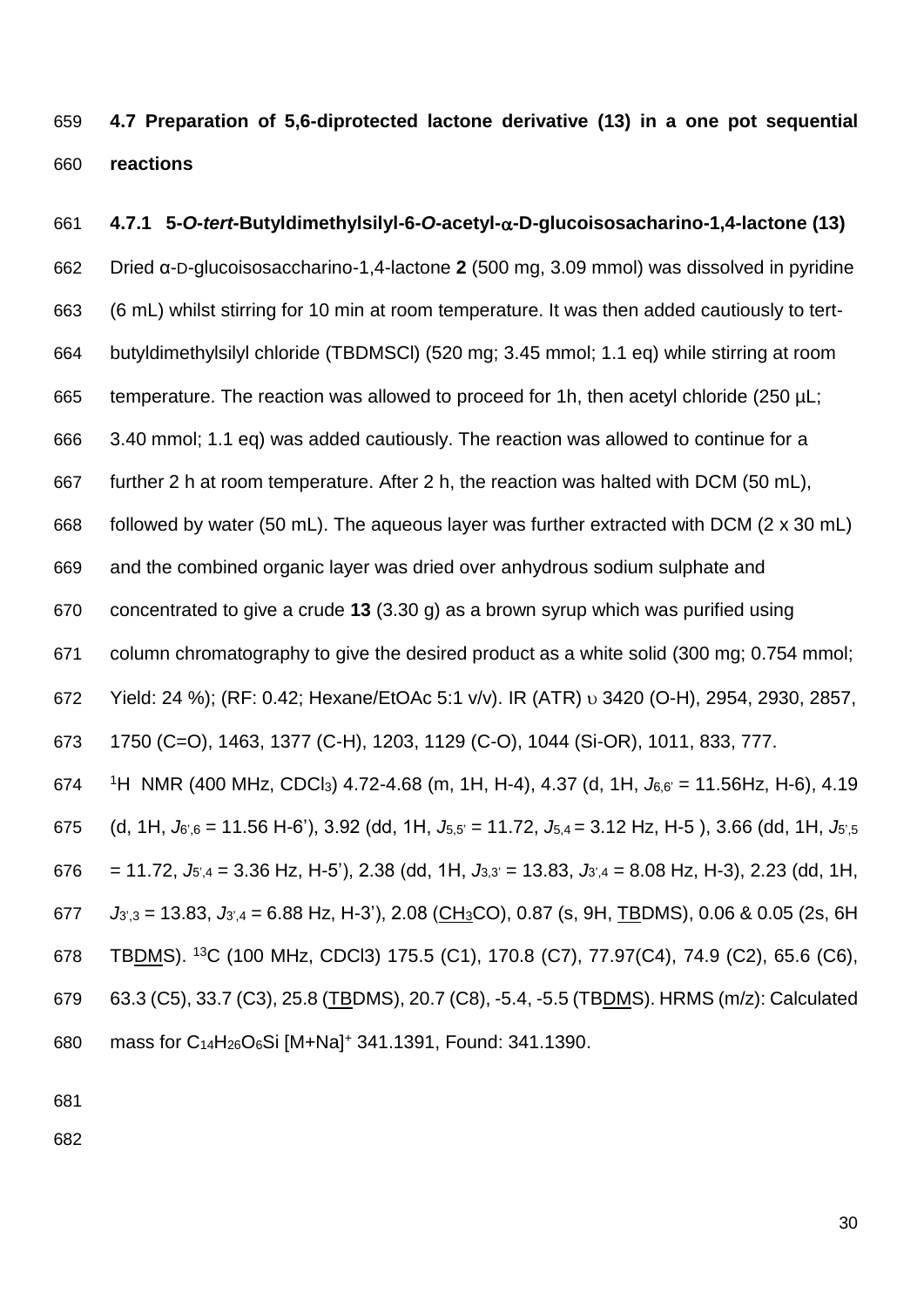#### **References**

- <span id="page-31-0"></span>1. Gakhokidze RA: **Saccharinic Acids**. *Russian Chemical Reviews* 1980, **49**(3):222-236.
- <span id="page-31-1"></span> 2. Sowden JC: **The Saccharinic Acids**. In: *Advances in Carbohydrate Chemistry.* vol. 12; 1957: 35-79.
- <span id="page-31-2"></span> 3. Knill CJ, Kennedy JF: **Degradation of cellulose under alkaline conditions**. *Carbohydrate Polymers* 2002, **51**(3):281-300.
- <span id="page-31-3"></span> 4. Isbell HS: **Interpretation of some reactions in the carbohydrate field in terms of consecutive electron displacement.** *Journal of Research National Bureau of Standards*  1944, **32**:45-59.
- <span id="page-31-4"></span> 5. Nef JU: **Dissociationsvorgänge in der Zuckergruppe. (Erste Abhandlung.): Ueber das Verhalten der Zuckerarten gegen die Fehling'sche Lösung sowie gegen andere Oxydationsmittel**. *Justus Liebigs Annalen der Chemie* 1907, **357**(2-3):214-312.
- <span id="page-31-5"></span> 6. Machell G, Richards GN: **384. Mechanism of saccharinic acid formation. Part I. Competing reactions in the alkaline degradation of 4-O-methyl-D-glucose, maltose, amylose, and cellulose**. *Journal of the Chemical Society (Resumed)* 1960:1924-1931.
- 7. Machell G, Richards GN: **386. Mechanism of saccharinic acid formation. Part III. The [small alpha]-keto-aldehyde intermediate in formation of D-glucometasaccharinic acid**. *Journal of the Chemical Society (Resumed)* 1960:1938-1944.
- 8. Machell G, Richards GN: **385. Mechanism of saccharinic acid formation. Part II. The [small alpha][small beta]-dicarbonyl intermediate in formation of D-glucoisosaccharinic acid**. *Journal of the Chemical Society (Resumed)* 1960:1932-1938.
- <span id="page-31-6"></span> 9. Feast AAJ, Lindberg B, Theander O: **Studies on the D-glucosaccharinic acids**. *Acta Chem Scand* 1965, **19**:1127-1134.
- 10. Pavasars I: **Characterisation of organic substances in waste materials under alkaline conditions.** Sweden: Linköping University; 1999.
- 11. Pavasars I, Hagberg J, Boren H, Allard B: **Alkaline degradation of cellulose: Mechanisms and kinetics**. *Journal of Polymers and the Environment* 2003, **11**(2):39-47.
- <span id="page-31-7"></span> 12. Whistler RL, BeMiller JN: **a-D-Isosaccharino-1,4-lactone**, vol. II. New York: Academic; 1963.
- <span id="page-31-8"></span> 13. Florent JC, Ughetto-Monfrin J, Monneret C: **Anthracyclinones. 2. Isosaccharinic acid as chiral template for the synthesis of (+)-4-demethoxy-9-deacetyl-9- hydroxymethyldaunomycinone and (-)-4-deoxy-γ-rhodomycinone**. *J Org Chem* 1987, **52**(Copyright (C) 2014 American Chemical Society (ACS). All Rights Reserved.):1051-1056.
- <span id="page-31-9"></span> 14. Bertounesque E, Millal F, Meresse P, Monneret C: **Synthesis of a highly functionalized γ- lactone as a precursor of 9- pentyl anthracyclines**. *Tetrahedron Asymmetry* 1998, **9**(17):2999-3009.
- <span id="page-31-10"></span> 15. Wolf J, Jarrige JM, Florent JC, Grierson DS, Monneret C: **New 2'-branched-chain sugar nucleoside analogs with potential antiviral or antitumor activity**. *Synthesis* 1992(8):773- 778.
- <span id="page-31-11"></span> 16. Hanessian S, Roy R: **Chemistry of spectinomycin: Its total synthesis, stereocontrolled rearrangement, and analogs**. *Canadian Journal of Chemistry* 1985, **63**(1):163-172.
- <span id="page-31-12"></span> 17. Bennis K, Gelas J, Thomassigny C: **Synthesis from lactose of new enantiomerically pure polyhydroxylated pyrrolidines with branched structures**. *Carbohydr Res* 1995, **279**(C):307-314.
- <span id="page-31-13"></span> 18. Thomassigny C, Bennis K, Gelas J: **Synthesis of enantiomerically pure heterocycles: Access to hydroxylated piperidines from a sugar lactone**. *Synthesis* 1997(2):191-194.
- <span id="page-31-14"></span> 19. Niemela K, Alén R: **Characterization of pulping liquors**. In: *Analytical methods in wood chemistry, pulping, and papermaking* Edited by Sjöström E, Alén R. Berlin: Springer; 1999: 193-231.
- 20. Niemela K, Alén R, Sjöström E: **The formation of carboxylic acids during kraft amd kraft-anthraquinone pulping of birch wood**. *Holzforschung* 1985, **39**:167
-